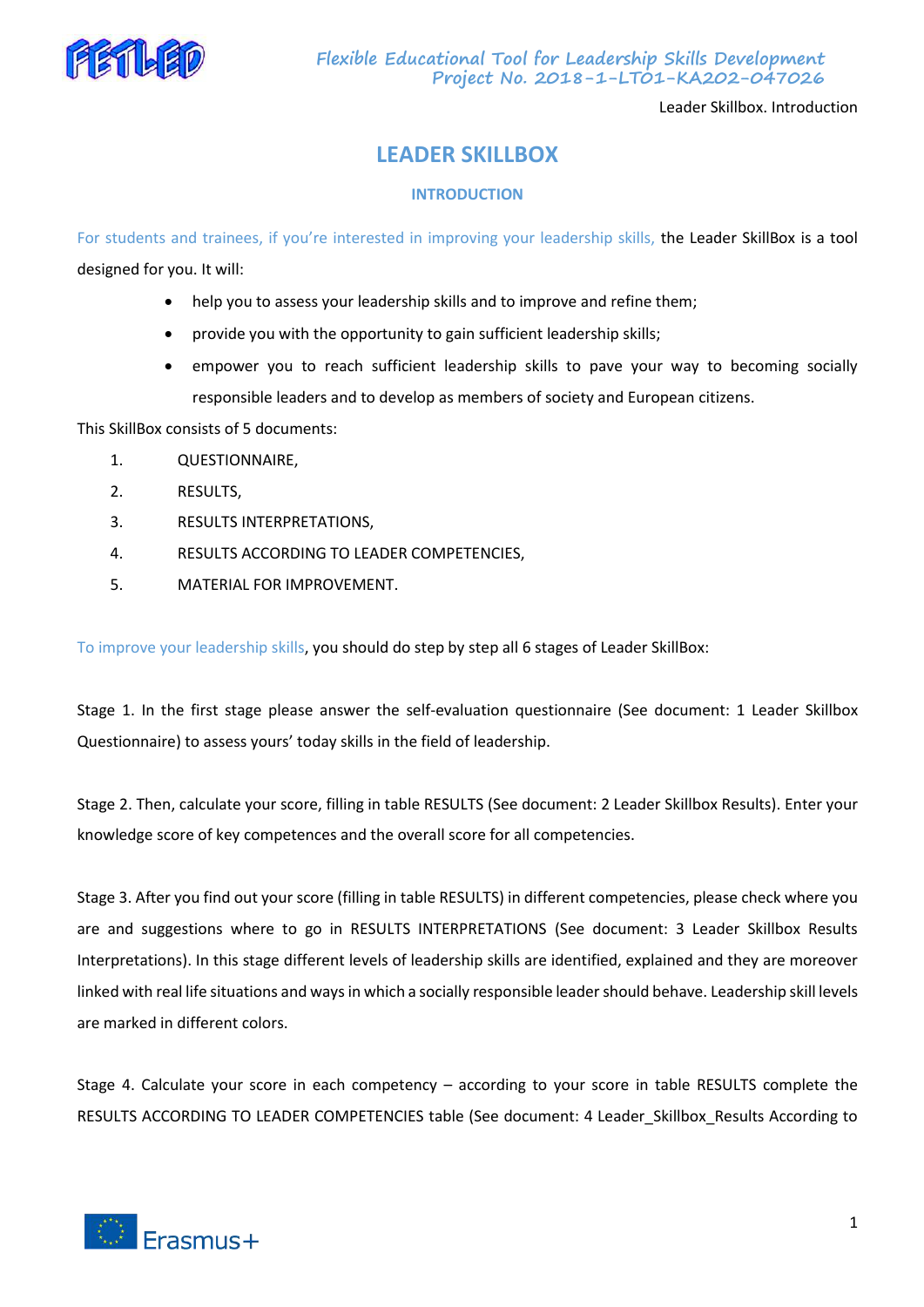

# **Flexible Educational Tool for Leadership Skills Development Project No. 2018-1-LT01-KA202-047026**

Leader Skillbox. Introduction

Leader Competencies). You will then see which specific competencies you could develop. This document provides a link to each competency page in the MATERIAL FOR IMPROVEMENT.

Stage 5. Open the document MATERIAL FOR IMPROVEMENT (See document: 5 Leader\_Skillbox\_Material for Improvement). It provides information and links on how to improve both your existing socially responsible leadership skills and those you need to develop. The four core competencies and their accompanying competences are explained. The information is divided into three levels, each explained in detail and has its own color. You can find the document here[: https://liba.lt/fetled/.](https://liba.lt/fetled/)

Stage 6. After you have practiced on the leadership development material, return to the first stage – questionnaire again and evaluate your progress in leadership qualities.

Please remember - this is only self-evaluation tool, be sincere as possible, do this for you as a future leader!

#### Explanations:

Within the FETLED project the materials related to leadership competencies was reviewed, applied and tested in the practical context of the business training system and the Leader SkillBox was created. There was research done on what key leadership competencies could be developed in Practice Enterprises. The nature of leadership competencies was highlighted, with a strong focus on the perception of socially responsible business.

A Practice Enterprise is a trainee-run company that operates like a real business. It silhouettes a real enterprise's business procedures, products and services. A Practice Enterprise resembles a real company in its form, organisation and function.

More information about the PE concept can be found here: [https://www.penworldwide.org/about-us/concept/.](https://www.penworldwide.org/about-us/concept/)

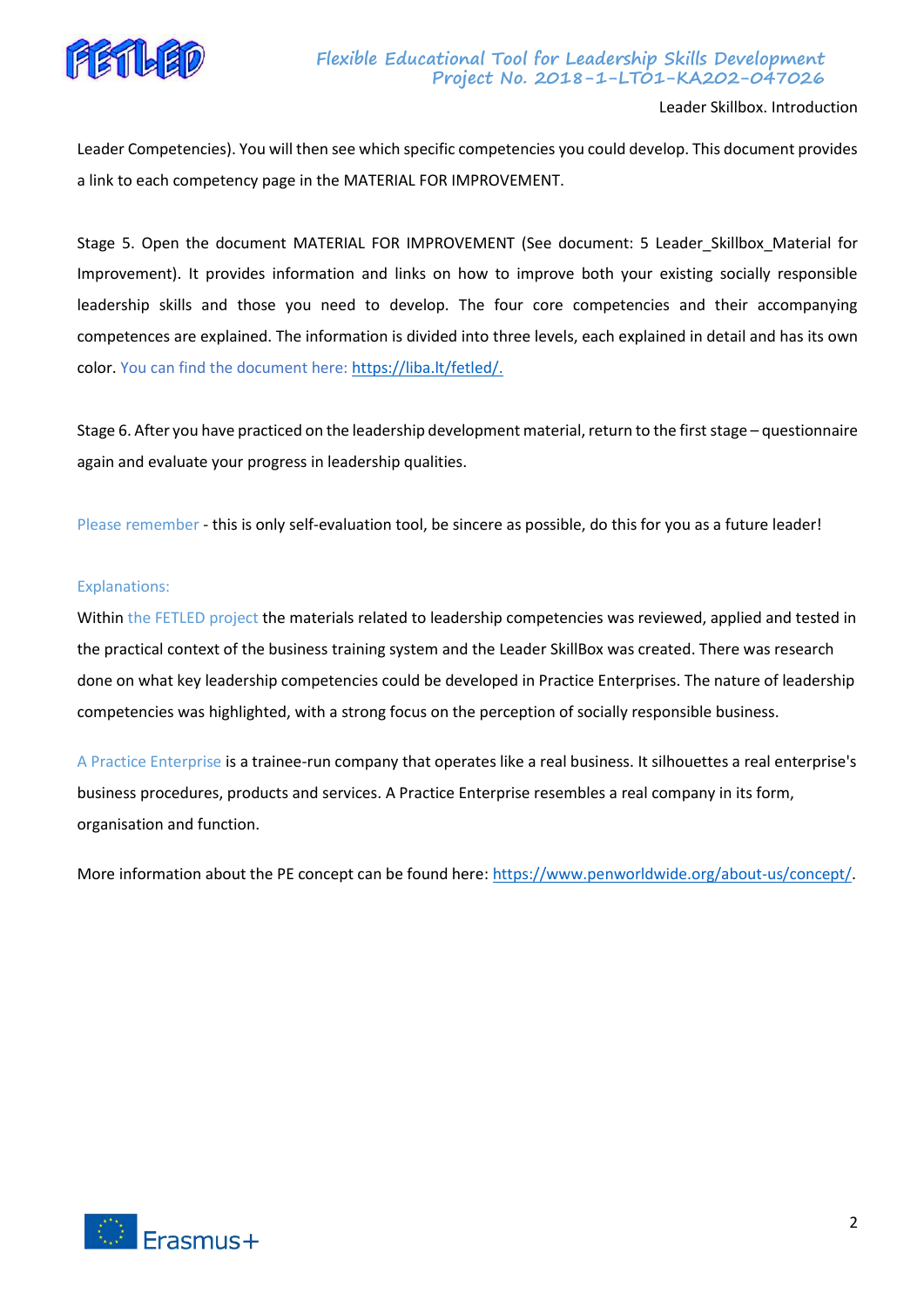

Leader Skillbox Questionnaire

# **LEADER SKILLBOX**

# **QUESTIONNAIRE**

Select and tick the one statement that best represents your behavior in each situation. Then count your score using the table: RESULTS and RESULTS ACCORDING TO LEADER COMPETENCIES.

*1 st SITUATION. You have a meeting with your team and a lot of colleagues are upset about a new change in role distribution. They want to stay in their current positions or work in different departments based on their own preference.*

| <b>Statements</b>                                                                                                                     | Your   |
|---------------------------------------------------------------------------------------------------------------------------------------|--------|
|                                                                                                                                       | choice |
| 1.1. You listen to all the reasons and try to find middle ground, while explaining why experience in<br>all departments is essential. |        |
| 1.2. You say they should just follow the decision without explaining anything.                                                        |        |
| 1.3. You talk to each individual to understand their feelings and perspectives.                                                       |        |

*2 nd SITUATION. There is a team project and you forget to do a part of your work, creating a negative effect on the outcome and the external business partners.*

| <b>Statements</b>                                                                                                                           | Your   |
|---------------------------------------------------------------------------------------------------------------------------------------------|--------|
|                                                                                                                                             | choice |
| 2.1. You do not believe that it was solely your fault and decide not to address it.                                                         |        |
| 2.2. You speak to the team and to the outside partners, accepting responsibility for the situation and<br>working to find common solutions. |        |
| 2.3. You accept that there are some benefits to making mistakes and learn from them.                                                        |        |

*3 rd SITUATION. You have a presentation coming up and you are afraid you are not up for the challenge and will fail. The fear is of the big audience.*

| <b>Statements</b>                                                                                   | Your   |
|-----------------------------------------------------------------------------------------------------|--------|
|                                                                                                     | choice |
| 3.1. You decide to skip the presentation and avoid being embarrassed.                               |        |
| 3.2. You seek support from others, practicing your presentation in front of them beforehand and get |        |
| used to being out of your comfort zone.                                                             |        |
| 3.3. You decide to view this challenge positively and view any mistakes as a learning opportunity.  |        |

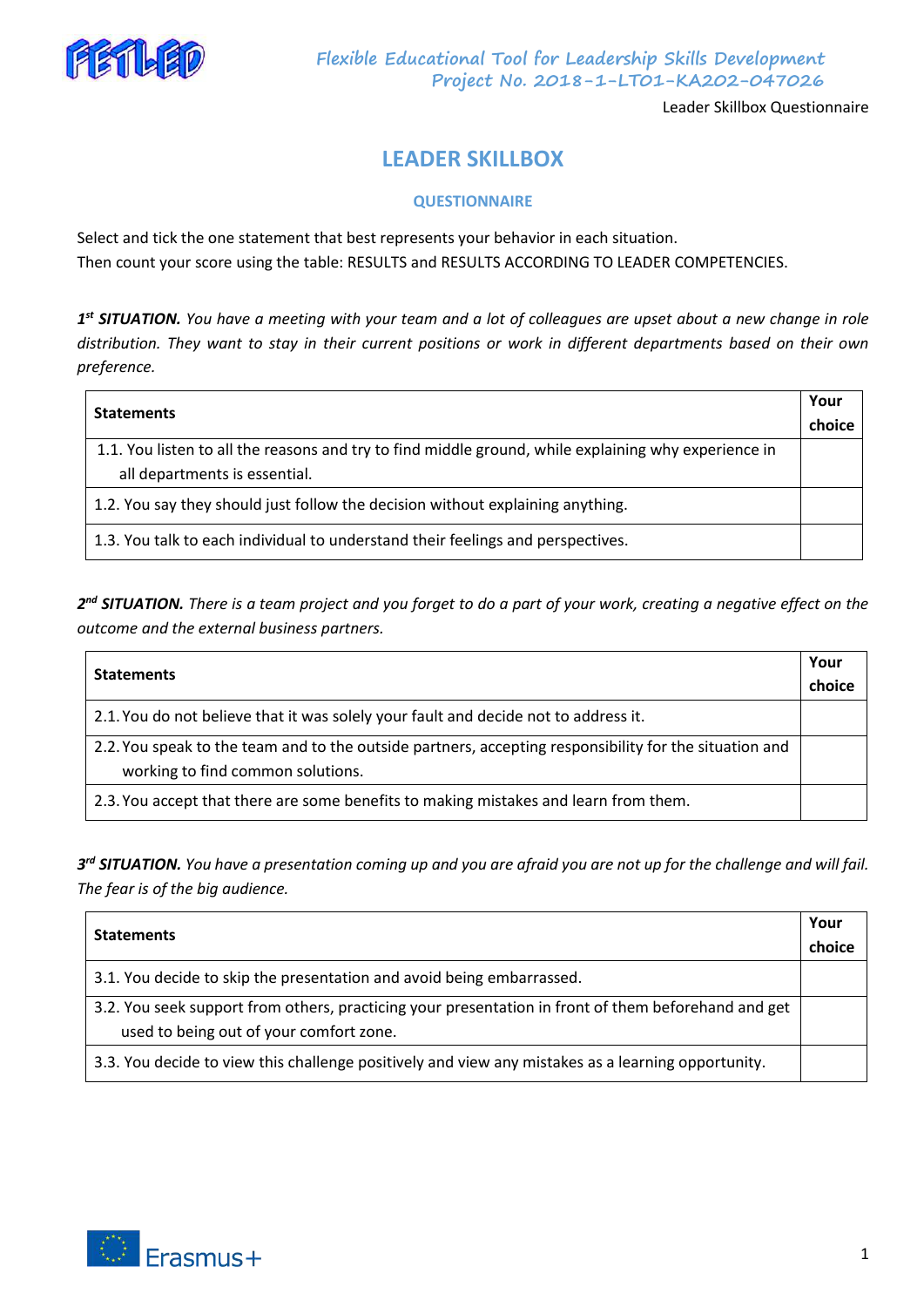

# **Flexible Educational Tool for Leadership Skills Development Project No. 2018-1-LT01-KA202-047026**

Leader Skillbox Questionnaire

*4 th SITUATION. There is a long-term task ahead to complete but the team is very unmotivated as it requires a lot of administrative work and they do not understand why it is necessary.*

| <b>Statements</b>                                                                             | Your<br>choice |
|-----------------------------------------------------------------------------------------------|----------------|
| 4.1. You break down the goal into easily tangible and achievable targets.                     |                |
| 4.2. You try to motivate team members explaining the big-picture impact of the whole project. |                |
| 4.3. You complete this task only because you feel like you have to.                           |                |

*5 th SITUATION. A diverse group of colleagues is discussing the new logo. Some people have very different opinions than you. You are trying to explain the advantages of your idea. Some start saying that the other ideas are stupid.*

| <b>Statements</b>                                                                            | Your   |
|----------------------------------------------------------------------------------------------|--------|
|                                                                                              | choice |
| 5.1. You think that every person should have a chance to explain why their idea is valuable. |        |
| 5.2. You react very emotionally and start talking about why someone else's idea is not good. |        |
| 5.3. You decide to surround yourself only with students who have the same opinion.           |        |

*6 th SITUATION. You are leading a team comprised of people with different interests on a joint project. However, work is proceeding too slowly as they did not make the decision to work on this project by themselves. To achieve results, you must engage everyone.*

| <b>Statements</b>                                                                                  | Your   |
|----------------------------------------------------------------------------------------------------|--------|
|                                                                                                    | choice |
| 6.1. You organize a teambuilding activity to unite the team.                                       |        |
| 6.2. You collect ideas from all team members on how to improve cooperation and together you        |        |
| make a plan for improvement.                                                                       |        |
| 6.3. You organize a meeting of the informal leaders (influencers) in the team to discuss improving |        |
| team spirit.                                                                                       |        |

*7 th SITUATION. The team is about to participate in a big project. It is your responsibility to ensure that everyone knows what their tasks are and performs them in a timely manner to achieve the results. How will you communicate the plan for the allocation of specific tasks?*

| <b>Statements</b>                                                                                                        | Your   |
|--------------------------------------------------------------------------------------------------------------------------|--------|
|                                                                                                                          | choice |
| 7.1. To encourage engagement, everyone can choose what task they want to complete.                                       |        |
| 7.2. You allocate the tasks according to your own view and present the distribution to the team.                         |        |
| 7.3. You talk to each group member individually and assign him/her the task they feel most<br>comfortable in completing. |        |

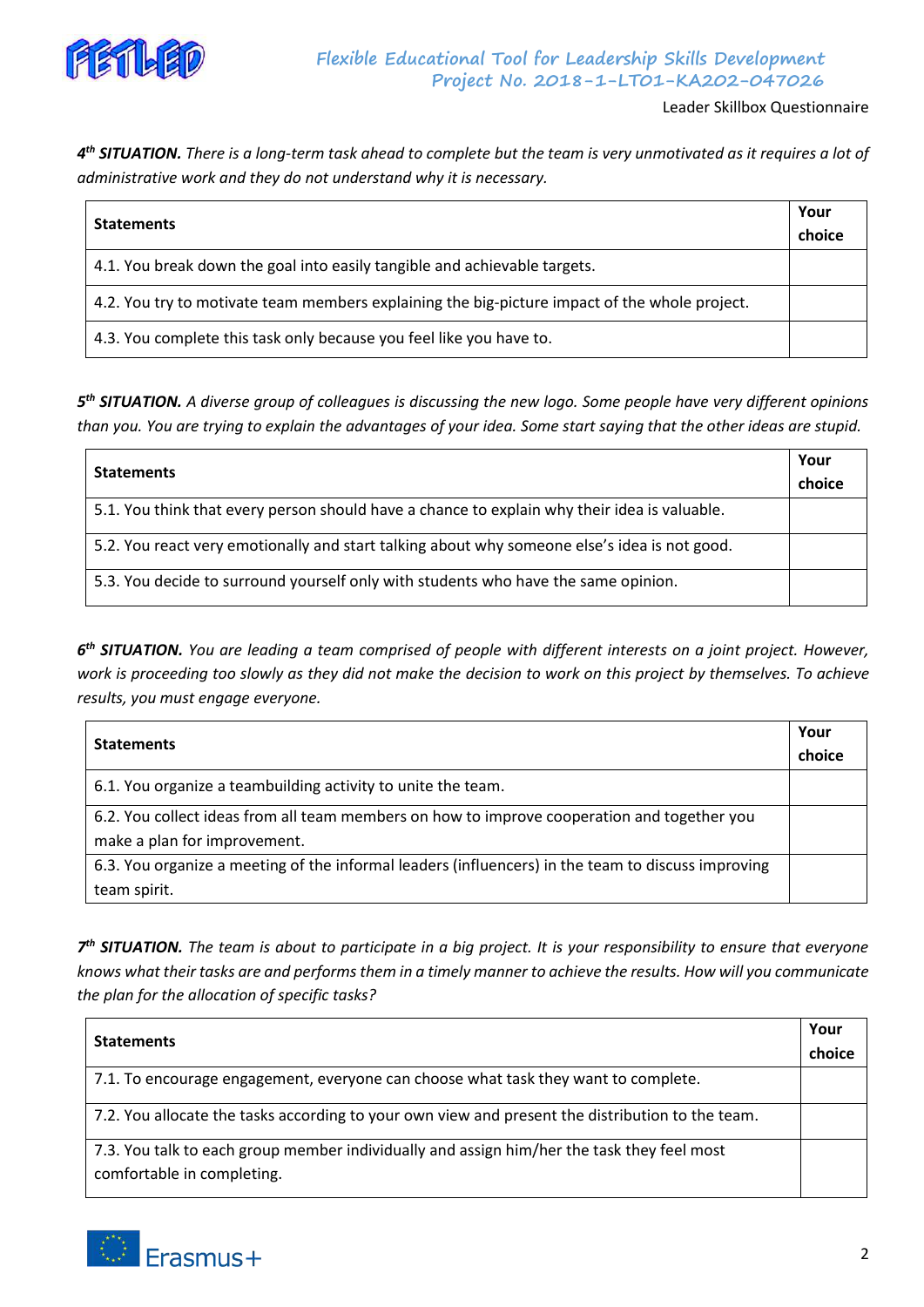

# **Flexible Educational Tool for Leadership Skills Development Project No. 2018-1-LT01-KA202-047026**

Leader Skillbox Questionnaire

*8 th SITUATION. You love your work and the project subject and you are happy with your assigned tasks. You expect the same from your team, but you do not see the same enthusiasm and the performance is not at the required level.*

| <b>Statements</b>                                                                                  | Your   |
|----------------------------------------------------------------------------------------------------|--------|
|                                                                                                    | choice |
| 8.1. You organize individual meetings with everyone on the team to find out what inspires them and |        |
| to negotiate appropriate assignments.                                                              |        |
| 8.2. You collect the whole team and tell them how you feel when you work on this project.          |        |
| 8.3. At a team meeting you call a brainstorming session during which everyone can share what       |        |
| inspires them and how they can use that to achieve their goals.                                    |        |

*9 th SITUATION. One of your colleagues made mistakes that have affected the work of the entire team and he/she is very discouraged. You are familiar with the previous work of this colleague and you know that he/she can do better.*

| <b>Statements</b>                                                                                 | Your   |
|---------------------------------------------------------------------------------------------------|--------|
|                                                                                                   | choice |
| 9.1. In the next project, you offer him/her tasks in which he/she feels more secure.              |        |
| 9.2. You comment on his/her mistakes and his/her strengths and encourage him/her not to despair.  |        |
| 9.3. You talk to him/her about what to develop within himself/herself and help in this direction. |        |

*10th SITUATION. Your colleague has contributed significantly to the implementation of a difficult and complex task by working independently.*

| <b>Statements</b>                                                                                                                    | Your   |
|--------------------------------------------------------------------------------------------------------------------------------------|--------|
|                                                                                                                                      | choice |
| 10.1 You talk to him/her in an individual meeting and express your gratitude.                                                        |        |
| 10.2. You assemble the colleagues who carried out the project together with him/her and you praise<br>him/her in front of them.      |        |
| 10.3. You send an email to the entire team in which you share your recognition and evaluation of<br>the work done by your colleague. |        |

*11th SITUATION. You are involved in a group project. Some tasks in it are unknown to you, whereas others are very familiar as you already did them earlier for other projects.*

| <b>Statements</b>                                                                                                                                                                                         | Your   |
|-----------------------------------------------------------------------------------------------------------------------------------------------------------------------------------------------------------|--------|
|                                                                                                                                                                                                           | choice |
| 11.1 You take responsibility only for the tasks you know how to do.                                                                                                                                       |        |
| 11.2. You ask questions about the unknown tasks and depending on your own understanding of the<br>level of difficulty, you take on the other tasks alone as well.                                         |        |
| 11.3 You take responsibility for the unknown and difficult new tasks, and while taking care of them<br>you ask questions and read additional books/resources to complete the tasks for the group project. |        |

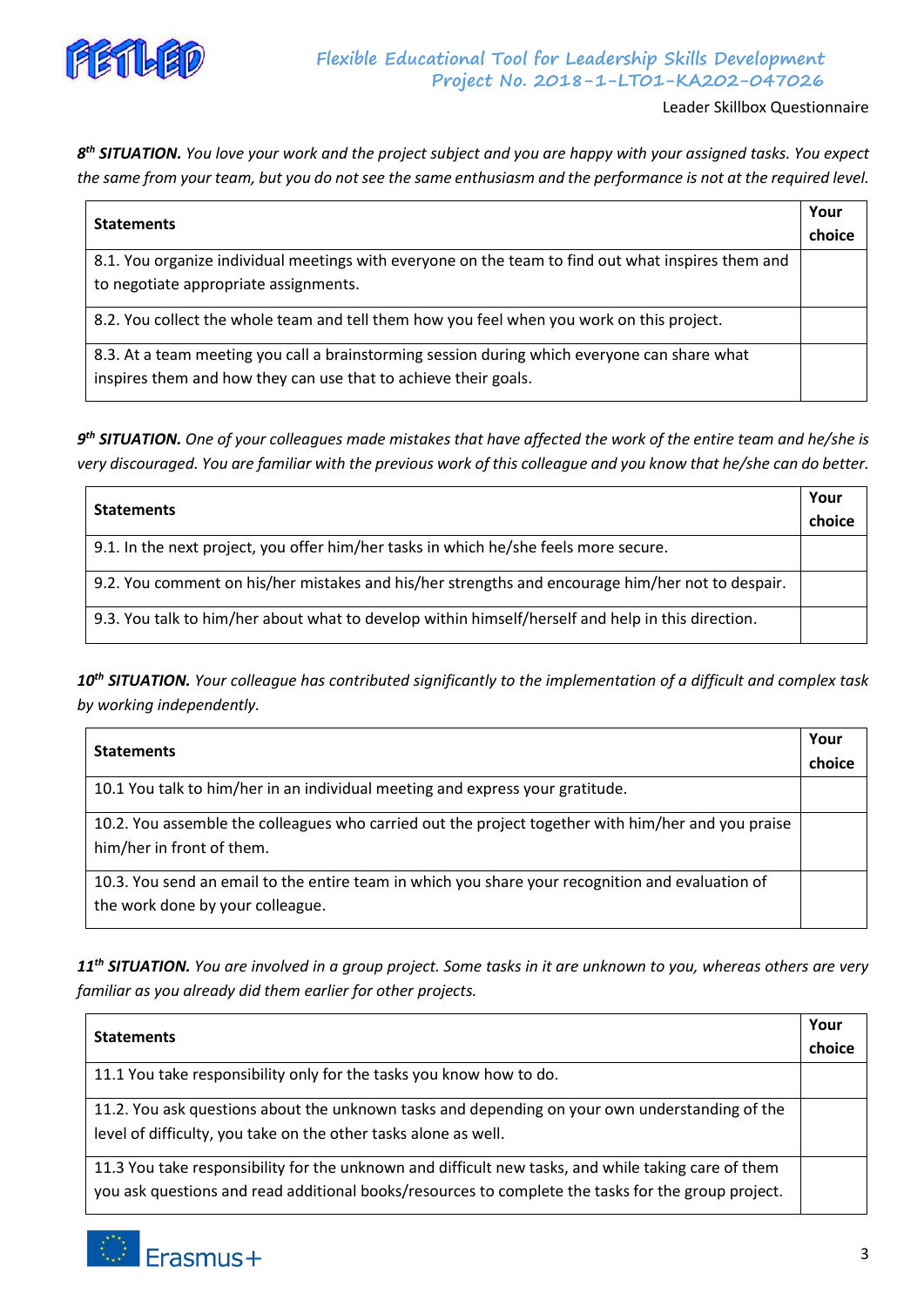

Leader Skillbox Questionnaire

*12th SITUATION. The manager presents the market problem and gives the group a task to prepare company advertisements with creative suggestions to solve this problem.*

| <b>Statements</b>                                                                                   | Your   |
|-----------------------------------------------------------------------------------------------------|--------|
|                                                                                                     | choice |
| 12.1. You look at examples of previously created advertisements, take one as a template and quickly |        |
| add on some small changes.                                                                          |        |
| 12.2. You only present a new idea to the group, not participating in the further implementation     |        |
| process.                                                                                            |        |
| 12.3. You think about something completely new/original, experimenting with everyone's ideas in     |        |
| the advertisement creation process together with the group.                                         |        |

*13th SITUATION. The team leader explains that the aim of the company will change and asks the group to take on a new assignment.*

| <b>Statements</b>                                                                                       | choice |
|---------------------------------------------------------------------------------------------------------|--------|
| 13.1. You say it is an additional task (meaning it is outside of your job description), and ask why you |        |
| have to do it. Then you suggest the hiring of new employees/students/staff to do the new job.           |        |
| 13.2 After long discussions, you agree to modify your own approach to the task based on the             |        |
| preferences of the leader and the new requirements.                                                     |        |
| 13.3 You can see a place for your own self-growth, so you agree with enthusiasm to be responsible       |        |
| for the new task based on the preferences of the leader and the requirements of the situation.          |        |

*14th SITUATION. There is a team project and you believe that you have one of the best ideas of how to work in the most effective way.*

| <b>Statements</b>                                                                             |        |
|-----------------------------------------------------------------------------------------------|--------|
|                                                                                               | choice |
| 14.1 You work the way others have suggested, keeping your opinion to yourself.                |        |
| 14.2. You suggest new and more efficient ways of working, but the group disagrees so you stop |        |
| suggesting anything.                                                                          |        |
| 14.3. You regularly suggest new and more efficient ways of working.                           |        |

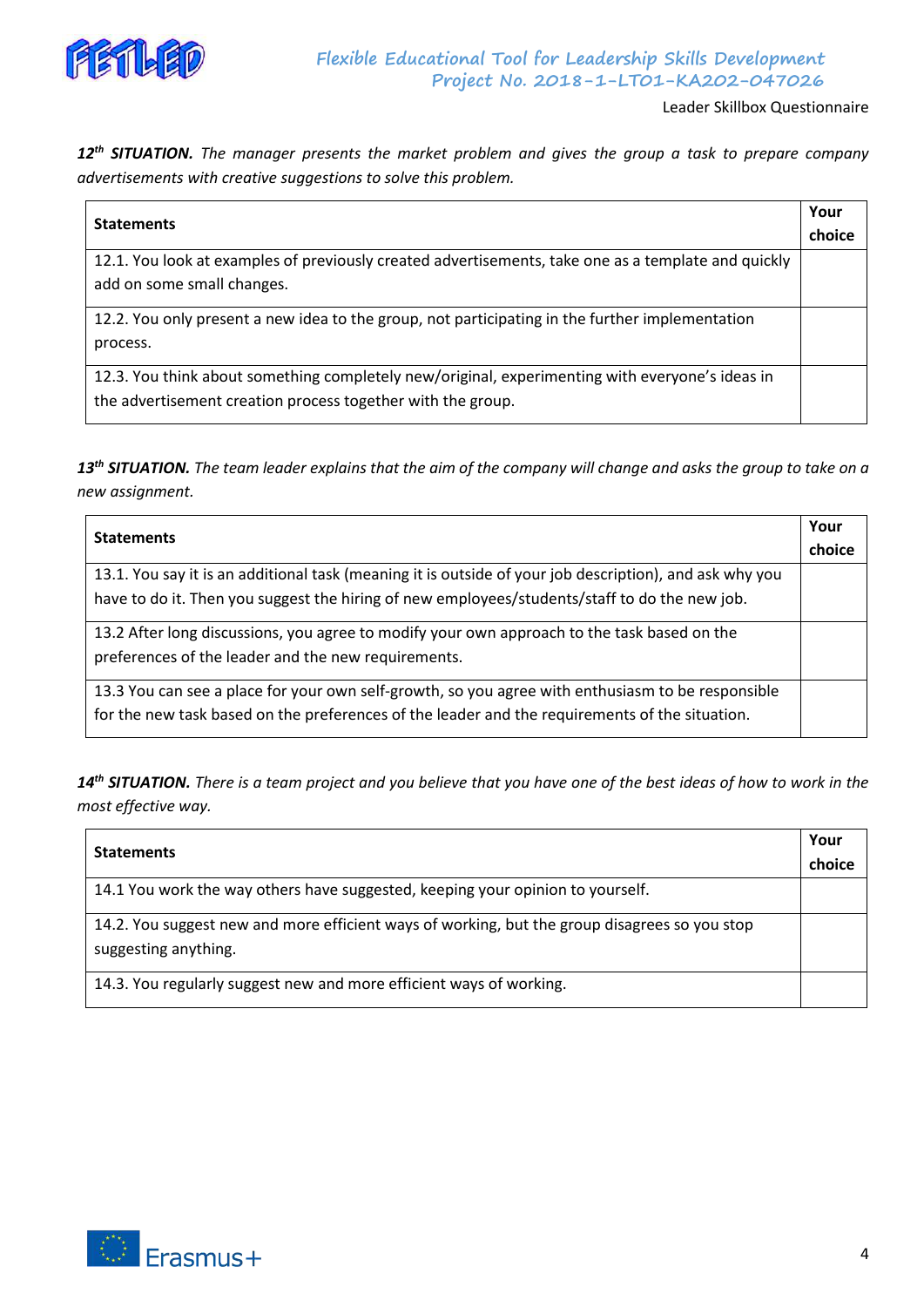

Leader Skillbox Questionnaire

*15th SITUATION. Your colleague faces a difficult and complex task. You do not know how to solve this task, but you think that you could inspire him/her to master it.*

| <b>Statements</b>                                                                                | Your   |
|--------------------------------------------------------------------------------------------------|--------|
|                                                                                                  | choice |
| 15.1 You do nothing, because you think that it is his/her task.                                  |        |
| 15.2. You offer your opinion of how the task could be solved and try to help him/her.            |        |
| 15.3. You encourage him/her by giving different ideas of how the task could be solved and you're |        |
| there to help at every step of the way.                                                          |        |

*16th SITUATION. You have a meeting with your team and some of them disagree with a few of your previous decisions and point of view. A discussion starts.*

| <b>Statements</b>                                                                                                | Your<br>choice |
|------------------------------------------------------------------------------------------------------------------|----------------|
| 16.1. You do not become defensive when criticized and you try to make them understand your<br>decisions.         |                |
| 16.2. You don't like the situation and you explain why you took the decisions.                                   |                |
| 16.3. You don't like people who question your decisions openly. You mention this whenever you<br>have the chance |                |

*17th SITUATION. You have to deal with an employee who is upset with you.*

| <b>Statements</b>                                                                                 | Your   |
|---------------------------------------------------------------------------------------------------|--------|
|                                                                                                   | choice |
| 17.1. You allow him/her to express his/her feelings and reasons and try to reach a consensus.     |        |
| 17.2. You allow him/her to express his/her feelings and reasons but you explain very clearly that |        |
| there are some issues that cannot be agreed upon.                                                 |        |
| 17.3. If the employee does not say anything to you, you don't address the issue.                  |        |

*18th SITUATION. You receive a complaint from an important client concerning your sales department.*

| <b>Statements</b>                                                                                 |        |
|---------------------------------------------------------------------------------------------------|--------|
|                                                                                                   | choice |
| 18.1. You apologize and tell him/her you will find out what has happened and get back with an     |        |
| answer.                                                                                           |        |
| 18.2. You apologize and explain that you are having technical problems with your company software |        |
| (which is not true, this is an excuse).                                                           |        |
| 18.3. You apologize and explain that you have been having lots of problems with your employee's   |        |
| behaviour in the last months and you will talk to them.                                           |        |

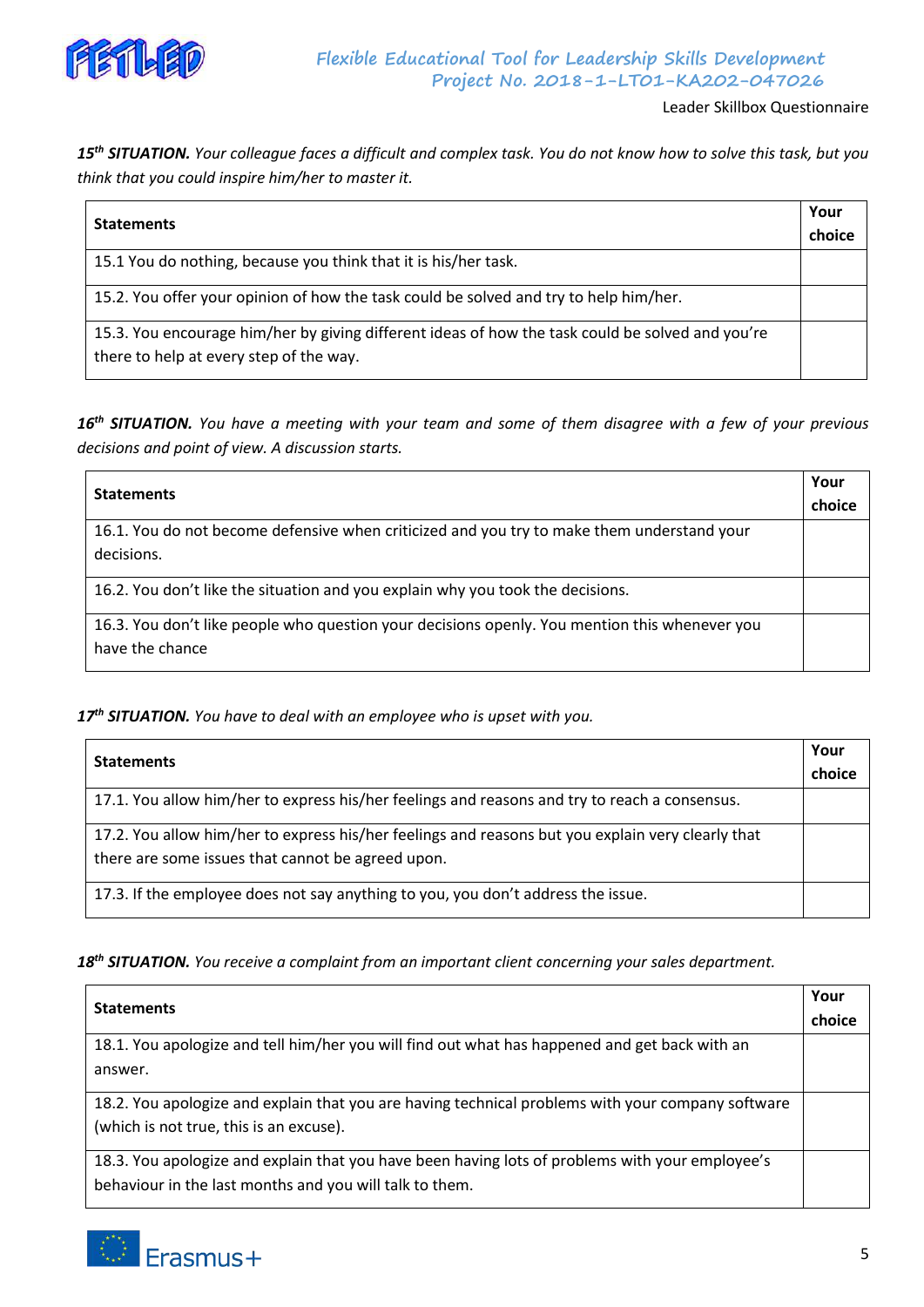

# *19th SITUATION. You believe there are some tasks that can be improved on in some departments.*

| <b>Statements</b>                                                                                                | Your<br>choice |
|------------------------------------------------------------------------------------------------------------------|----------------|
| 19.1. You call for a meeting with the people involved and open the discussion for improving task<br>performance. |                |
| 19.2. You mention the issue in the coffee machine area and expect the people involved to take the<br>initiative. |                |
| 19.3. You call for a meeting and tell the people involved what to improve and how to do it.                      |                |

# *20th SITUATION. The quality of an employee's work begins to rapidly decline.*

| <b>Statements</b>                                                                                    | Your   |
|------------------------------------------------------------------------------------------------------|--------|
|                                                                                                      | choice |
| 20.1. Before other employees bring up the issue to you, you speak with the employee to try to        |        |
| understand the cause of the decline.                                                                 |        |
| 20.2. Other employees are bringing up the issue to you, so you have to get involved and ask about    |        |
| the decline.                                                                                         |        |
| 20.3. You are not involving yourself in any issues until you receive complaints from other employees |        |
| and clients.                                                                                         |        |

Thank you!

Count your score now - fill in table: RESULTS and RESULTS ACCORDING TO LEADER COMPETENCIES.

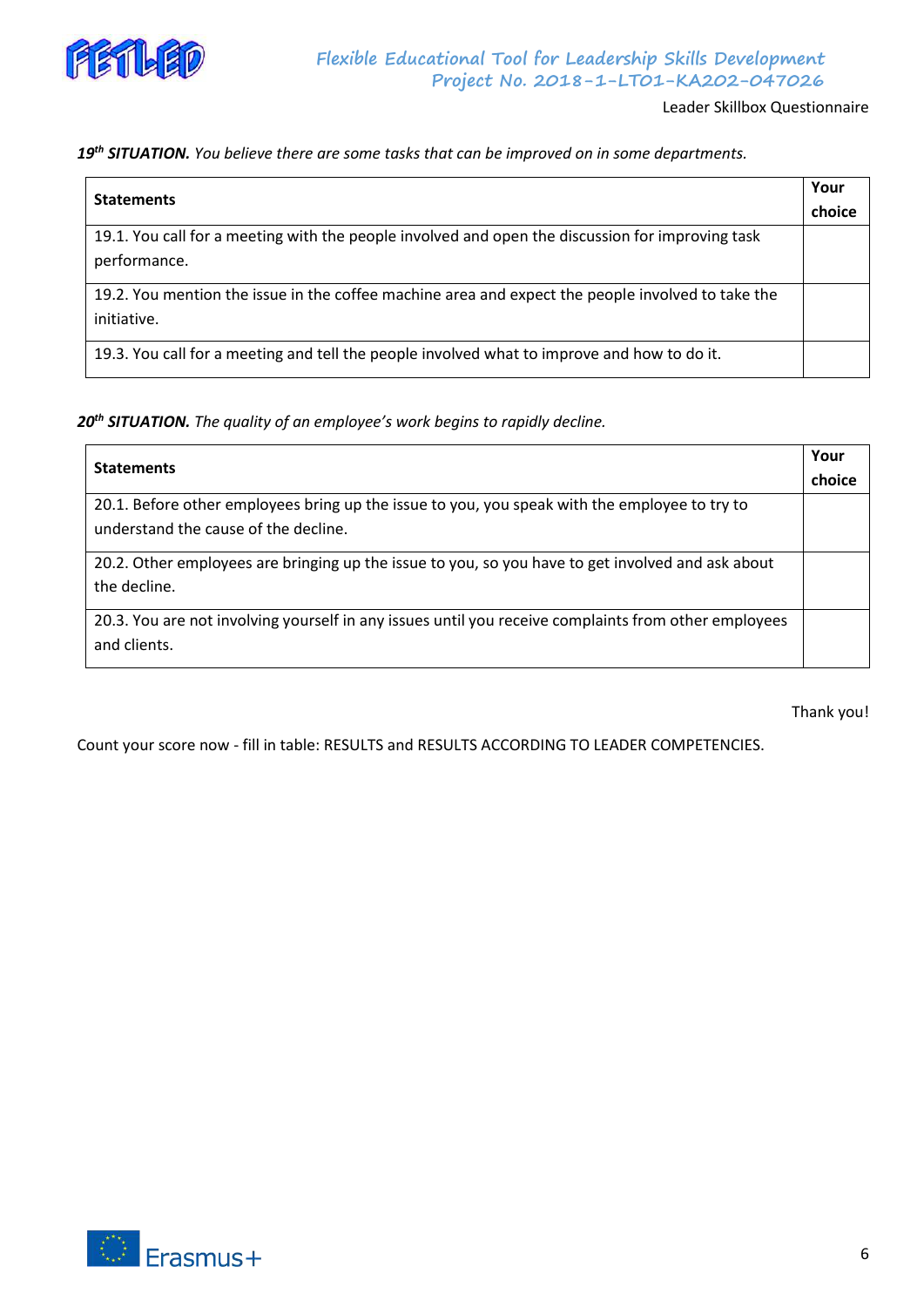

**Flexible Educational Tool for Leadership Skills Development Project No. 2018-1-LT01-KA202-047026**

Leader Skillbox. Results

# **LEADER SKILLBOX RESULTS**

Calculate the result achieved by filling in this table. Record your scores based on the answers you selected in the QUESTIONNAIRE document.

| Situation<br>No.                         | Statement | Points         | Your<br>points |                          | Situation<br>No.          | Statement | Points         | Your<br>points |
|------------------------------------------|-----------|----------------|----------------|--------------------------|---------------------------|-----------|----------------|----------------|
|                                          | 1.1.      | 3              |                |                          |                           | 11.1.     | $\mathbf{1}$   |                |
| $\mathbf{1}$                             | 1.2.      | $\mathbf{1}$   |                |                          | 11                        | 11.2.     | $\overline{2}$ |                |
|                                          | 1.3.      | $\overline{2}$ |                |                          |                           | 11.3.     | 3              |                |
| $\overline{2}$                           | 2.1.      | $\mathbf{1}$   |                |                          |                           | 12.1.     | $\mathbf 1$    |                |
|                                          | 2.2.      | 3              |                |                          | 12                        | 12.2.     | $\overline{2}$ |                |
|                                          | 2.3.      | $\overline{2}$ |                |                          |                           | 12.3.     | 3              |                |
|                                          | 3.1.      | $\mathbf 1$    |                |                          |                           | 13.1.     | $\mathbf{1}$   |                |
| 3                                        | 3.2.      | 3              |                |                          | 13                        | 13.2.     | $\overline{2}$ |                |
|                                          | 3.3.      | $\overline{2}$ |                |                          |                           | 13.3.     | 3              |                |
|                                          | 4.1.      | 3              |                |                          |                           | 14.1.     | $\mathbf{1}$   |                |
| 4                                        | 4.2.      | $\overline{2}$ |                |                          | 14                        | 14.2.     | $\overline{2}$ |                |
|                                          | 4.3.      | $\mathbf{1}$   |                |                          |                           | 14.3.     | 3              |                |
|                                          | 5.1.      | 3              |                |                          |                           | 15.1.     | $\mathbf{1}$   |                |
| 5                                        | 5.2.      | $\mathbf{1}$   |                |                          | 15                        | 15.2.     | $\overline{2}$ |                |
|                                          | 5.3.      | $\overline{2}$ |                |                          |                           | 15.3.     | 3              |                |
| <b>Your total for Awareness</b>          |           |                |                |                          | Your total for Innovation |           |                |                |
| Situation<br>No.                         | Statement | Points         | Your<br>points |                          | Situation<br>No.          | Statement | Points         | Your<br>points |
|                                          | 6.1.      | $\overline{2}$ |                |                          |                           | 16.1.     | 3              |                |
| 6                                        | 6.2.      | 3              |                |                          | 16                        | 16.2.     | $\overline{2}$ |                |
|                                          | 6.3.      | $\mathbf{1}$   |                |                          |                           | 16.3.     | $\mathbf{1}$   |                |
|                                          | 7.1.      | $\mathbf{1}$   |                |                          |                           | 17.1.     | 3              |                |
| $\overline{7}$                           | 7.2.      | $\overline{2}$ |                |                          | 17                        | 17.2.     | $\overline{2}$ |                |
|                                          | 7.3.      | 3              |                |                          |                           | 17.3.     | $\mathbf{1}$   |                |
|                                          | 8.1.      | $\overline{2}$ |                |                          |                           | 18.1.     | 3              |                |
| 8                                        | 8.2.      | $\mathbf{1}$   |                |                          | 18                        | 18.2.     | $\overline{2}$ |                |
|                                          | 8.3.      | 3              |                |                          |                           | 18.3.     | $\mathbf{1}$   |                |
|                                          | 9.1.      | $\overline{2}$ |                |                          |                           | 19.1.     | 3              |                |
| 9                                        | 9.2.      | $\mathbf{1}$   |                |                          | 19                        | 19.2.     | $\mathbf{1}$   |                |
|                                          | 9.3.      | 3              |                |                          |                           | 19.3.     | $\overline{2}$ |                |
| 10                                       | 10.1.     | 3              |                |                          |                           | 20.1.     | 3              |                |
|                                          | 10.2.     | $\overline{2}$ |                |                          | 20                        | 20.2.     | $\overline{2}$ |                |
|                                          | 10.3.     | $\mathbf{1}$   |                |                          |                           | 20.3.     | $\mathbf{1}$   |                |
|                                          |           |                |                | Your total for Integrity |                           |           |                |                |
|                                          |           |                |                |                          |                           |           |                |                |
| <b>Total for leader core competences</b> |           |                |                |                          |                           |           |                |                |

Please open the RESULTS INTERPRETATION document now.

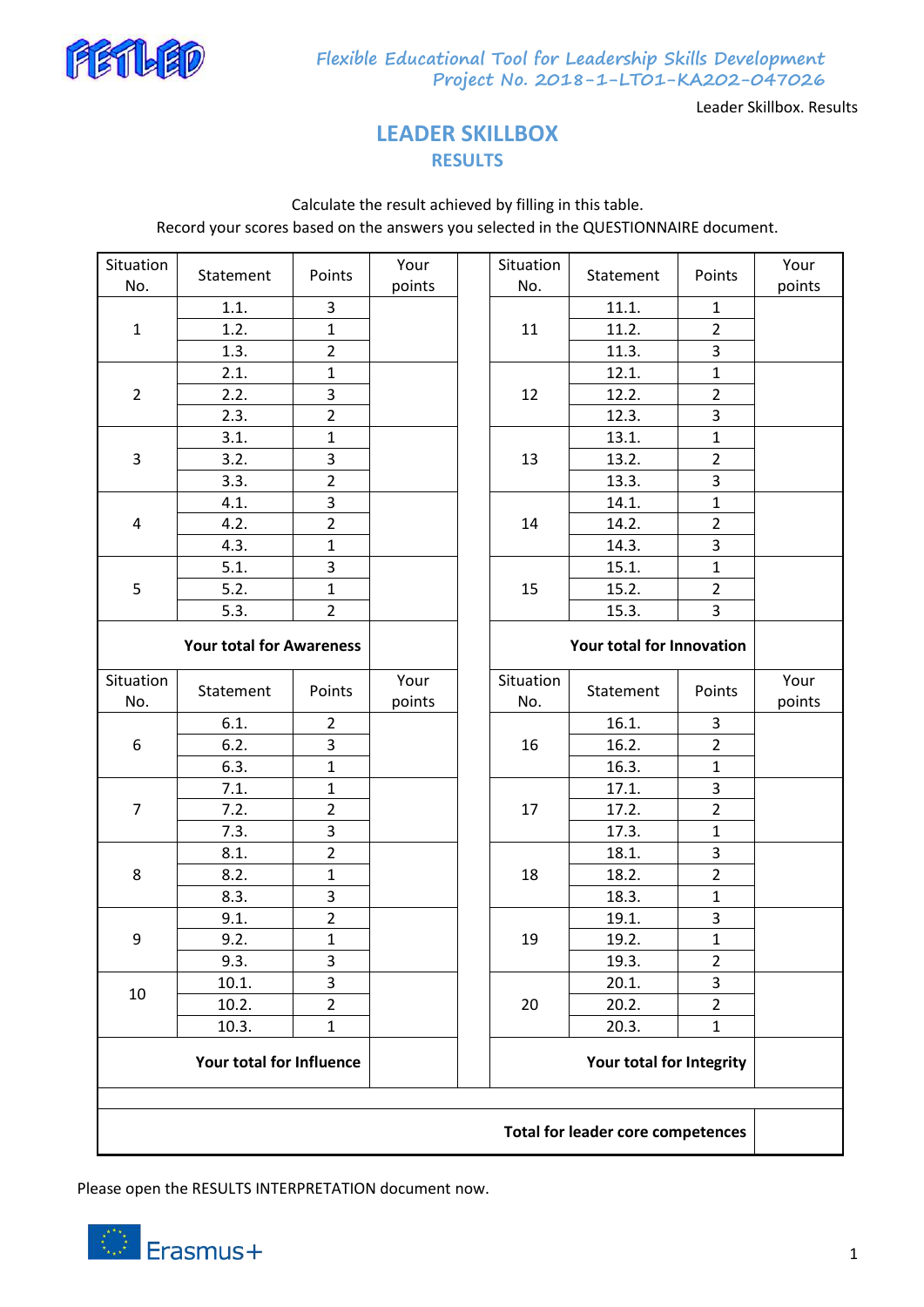

**Flexible Educational Tool for Leadership Skills Development Project No. 2018-1-LT01-KA202-047026**

Leader Skillbox. Results Interpretations

# **LEADER SKILLBOX**

RESULTS INTERPRETATIONS

Once you get to know your score (by completing the table RESULTS) in different competencies, please check where you are and suggestions where to go.

In this stage different levels of leadership skills are identified, explained and they are moreover linked with real life situations and ways in which a socially responsible leader should behave.

Leadership skill levels are marked in different colors.

| <b>Your score</b> | <b>Your level now</b>         |                                                    | <b>Your future</b>                                                                                                                                                                                                                |                                                                           |  |
|-------------------|-------------------------------|----------------------------------------------------|-----------------------------------------------------------------------------------------------------------------------------------------------------------------------------------------------------------------------------------|---------------------------------------------------------------------------|--|
| $20 - 27$         | <b>Starting level</b>         | Welcome!<br>Discover your<br>leadership skills!    | Enter the world of leadership and learn<br>the ins and outs of becoming a socially<br>responsible leader! You are about to<br>embark on a journey towards<br>becoming a great leader                                              | <b>Go to leader skills</b><br>improvement                                 |  |
| 28-35             | <b>Learning level</b>         | Nice start,<br>challenge<br>yourself!              | Would you like to know a little more<br>about leadership skills? Give it a try and<br>don't be afraid to make mistakes along<br>the way. Mistakes are the best way to<br>learn and develop                                        | material and check<br><b>Discovery sections</b><br>in YELLOW              |  |
| 36-43             | <b>Growing level</b>          | Well done, keep<br>on going!                       | You are on the right track to becoming<br>a leader! There is more to discover, so<br>embrace the next challenge                                                                                                                   | Go to leader skills                                                       |  |
| 44-51             | Progressing<br>level          | Good progress,<br>get ready for<br>the next level! | You have mastered the most important<br>steps and are well ahead on this<br>journey to becoming a successful,<br>responsible leader! Keep on heading<br>the right direction                                                       | improvement<br>material and check<br><b>Explorer sections</b><br>in GREEN |  |
|                   |                               |                                                    |                                                                                                                                                                                                                                   |                                                                           |  |
| 52-56             | <b>Advancing</b><br>level     | Great job,<br>you're almost<br>there!              | You almost got it! You have come a<br>long way and have proven you have<br>what it takes. A little more to go and<br>you will be a pro!                                                                                           | Go to leader skills<br>improvement                                        |  |
| 57-60             | <b>Extraordinary</b><br>level | Excellent, you<br>have what it<br>takes!           | Fantastic, you are able to fully navigate<br>in the waters of leadership. Now it is<br>time to get others on board and share<br>your experience. And remember, there<br>is always more to discover in the world<br>of leadership! | material and check<br><b>Experimental</b><br>sections in BLUE             |  |

Now you can calculate your score in each competency – according to your score in table RESULTS complete the RESULTS ACCORDING TO LEADER COMPETENCIES table.

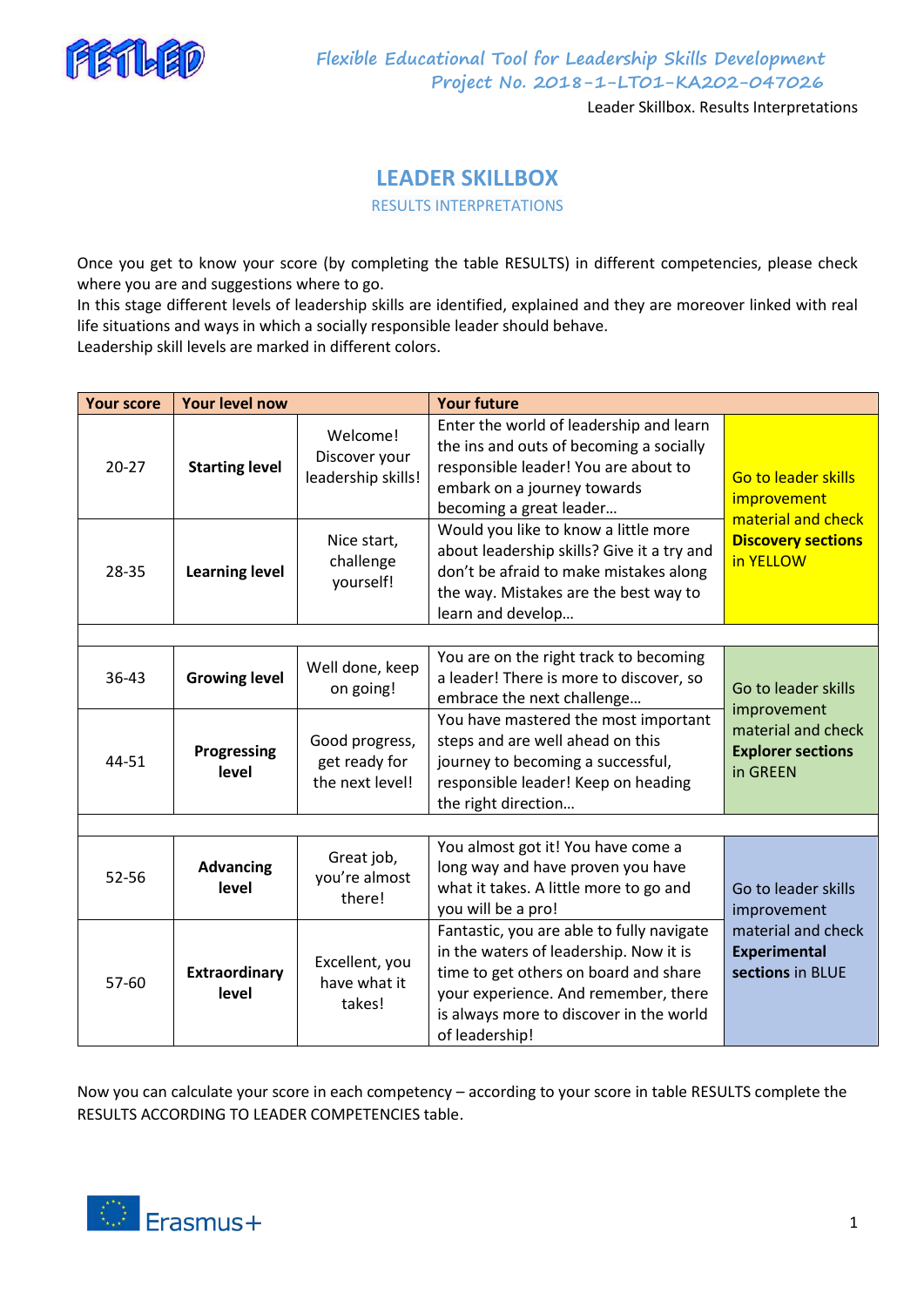

**Project No. 2018-1-LT01-KA202-047026**

Leader Skillbox. Results According to Leader Competences

# **LEADER SKILLBOX**

# **RESULTS ACCORDING TO LEADER COMPETENCIES**

According to your score in the table RESULTS, complete this document - fill in section "Your Score". You will then see which specific competencies you could develop. This document provides a link to each competency page in the MATERIAL FOR IMPROVEMENT.

| <b>Situation</b><br>No. | <b>COMPETENCE</b>        | <b>CORE COMPETENCES</b><br><b>RELATED TO SOCIAL</b><br><b>RESPONSIBILITY</b> | Your<br><b>Score</b> | <b>PAGE IN</b><br><b>IMPROVEMENT</b><br><b>MATERIAL</b> |
|-------------------------|--------------------------|------------------------------------------------------------------------------|----------------------|---------------------------------------------------------|
| $\mathbf{1}$            | Empathy                  |                                                                              |                      | 3                                                       |
| $\overline{2}$          | Self-Awareness           |                                                                              |                      | 4                                                       |
| 3                       | Self-Confidence          | <b>Awareness</b>                                                             |                      | 5                                                       |
| 4                       | Self-Motivation          |                                                                              |                      | 6                                                       |
| 5                       | Open-mindedness          |                                                                              |                      | 8                                                       |
| 6                       | Engagement               |                                                                              |                      | 9                                                       |
| $\overline{\mathbf{z}}$ | Vision                   |                                                                              |                      | 10                                                      |
| 8                       | Empowerment              | <b>Influence</b>                                                             |                      | 11                                                      |
| $\boldsymbol{9}$        | Communication            |                                                                              |                      | 12                                                      |
| 10                      | Positivity               |                                                                              |                      | 13                                                      |
| 11                      | Curiosity                |                                                                              |                      | 15                                                      |
| 12                      | Creativity               |                                                                              |                      | 16                                                      |
| 13                      | Initiative               | Innovation                                                                   |                      | 17                                                      |
| 14                      | Flexibility              |                                                                              |                      | 19                                                      |
| 15                      | Inspiration              |                                                                              |                      | 20                                                      |
| 16                      | Objectivity              |                                                                              |                      | 22                                                      |
| 17                      | <b>Behaving honestly</b> |                                                                              |                      | 23                                                      |
| 18                      | Sincerity                | <b>Integrity</b>                                                             |                      | 24                                                      |
| 19                      | Responsibility           |                                                                              |                      | 25                                                      |
| 20                      | Accountability           |                                                                              |                      | 26                                                      |

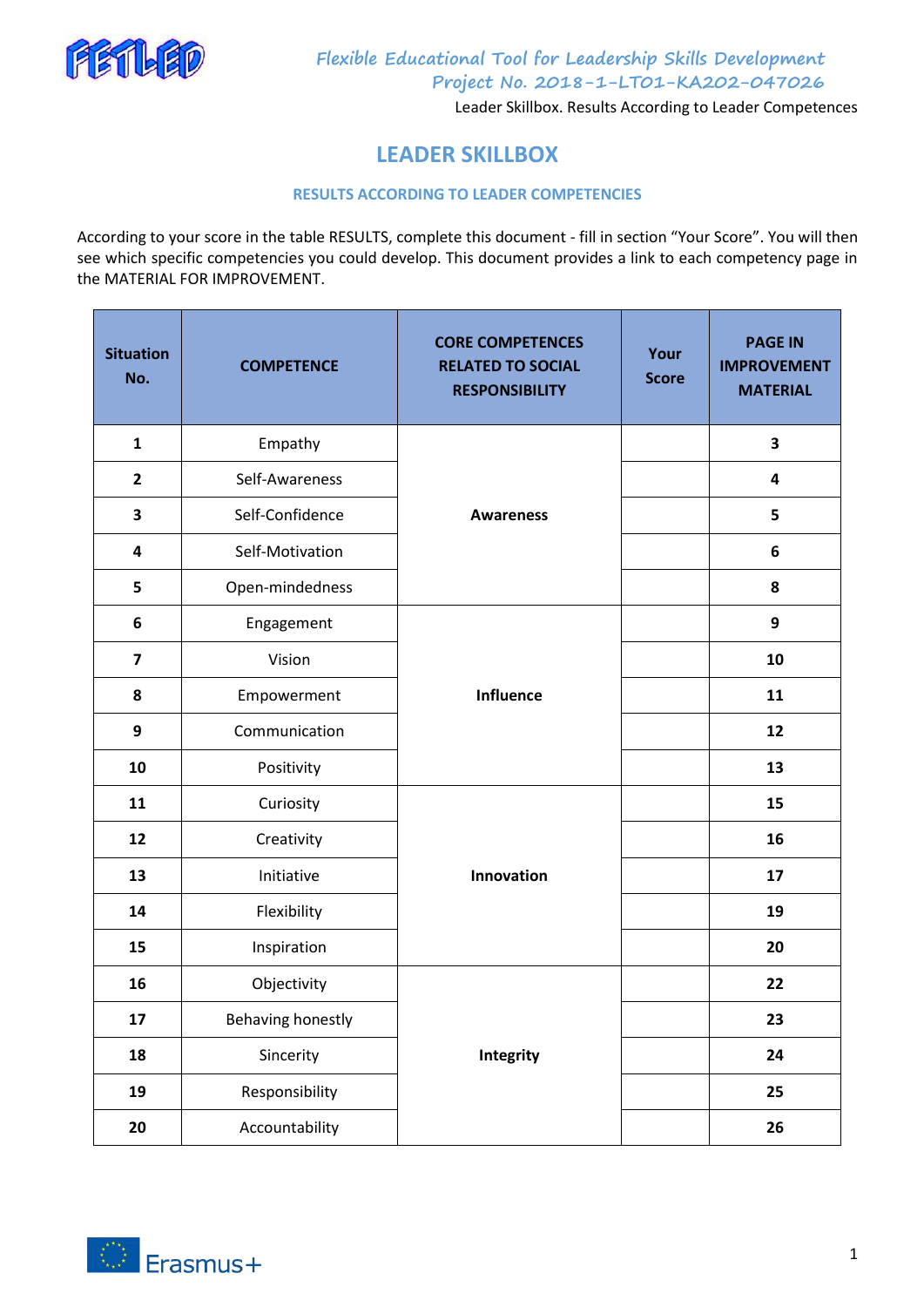

# **LEADER SKILLBOX**

# **LEADER SKILLS IMPROVEMENT MATERIAL**

This document provides information and links on how to improve both your existing socially responsible leadership skills and those you need to develop. The four core competencies and their accompanying competences are explained. The information is divided into three levels, each explained in detail and has its own color.

# Contents

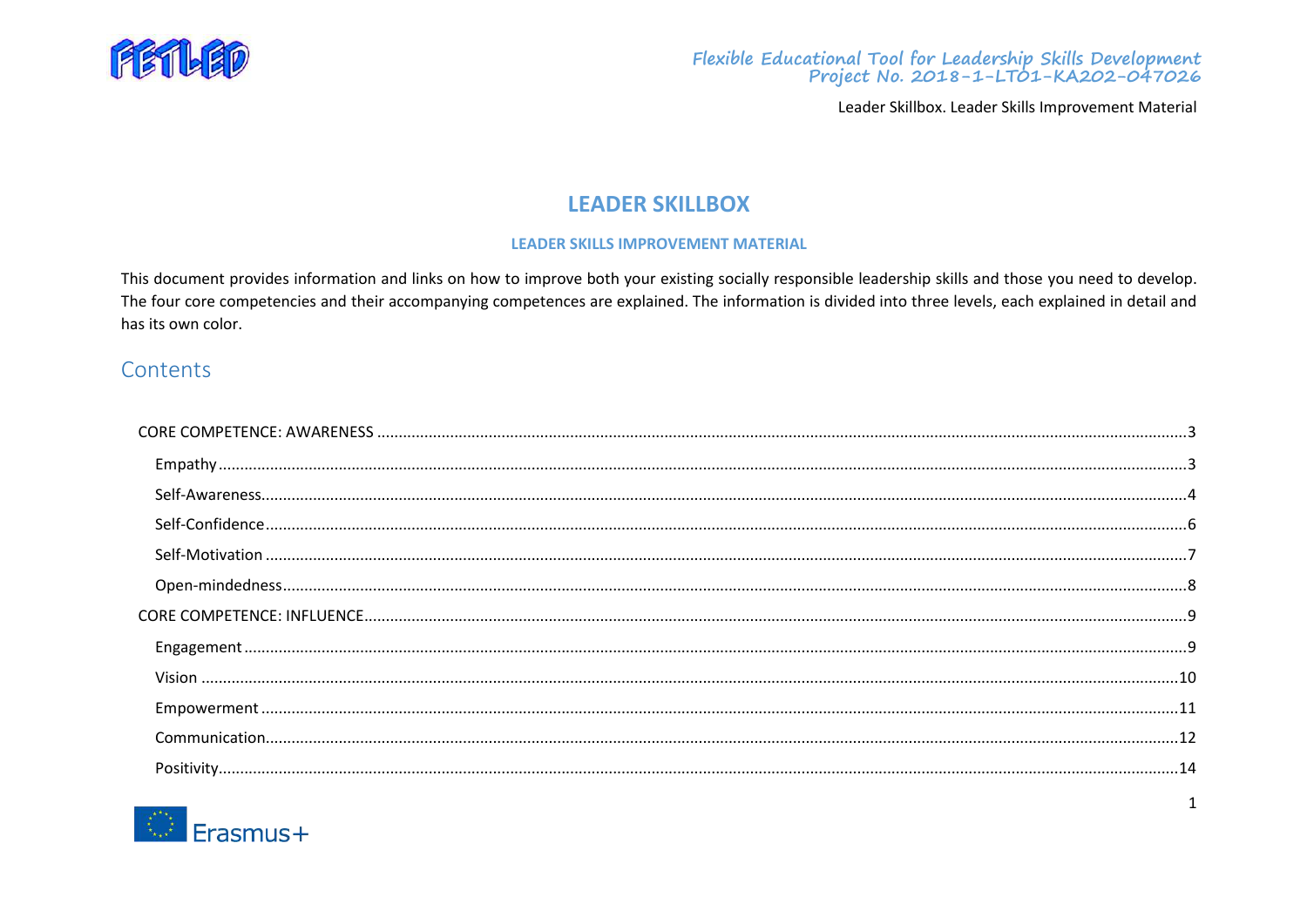

# Flexible Educational Tool for Leadership Skills Development<br>Project No. 2018-1-LT01-KA202-047026

Leader Skillbox. Leader Skills Improvement Material

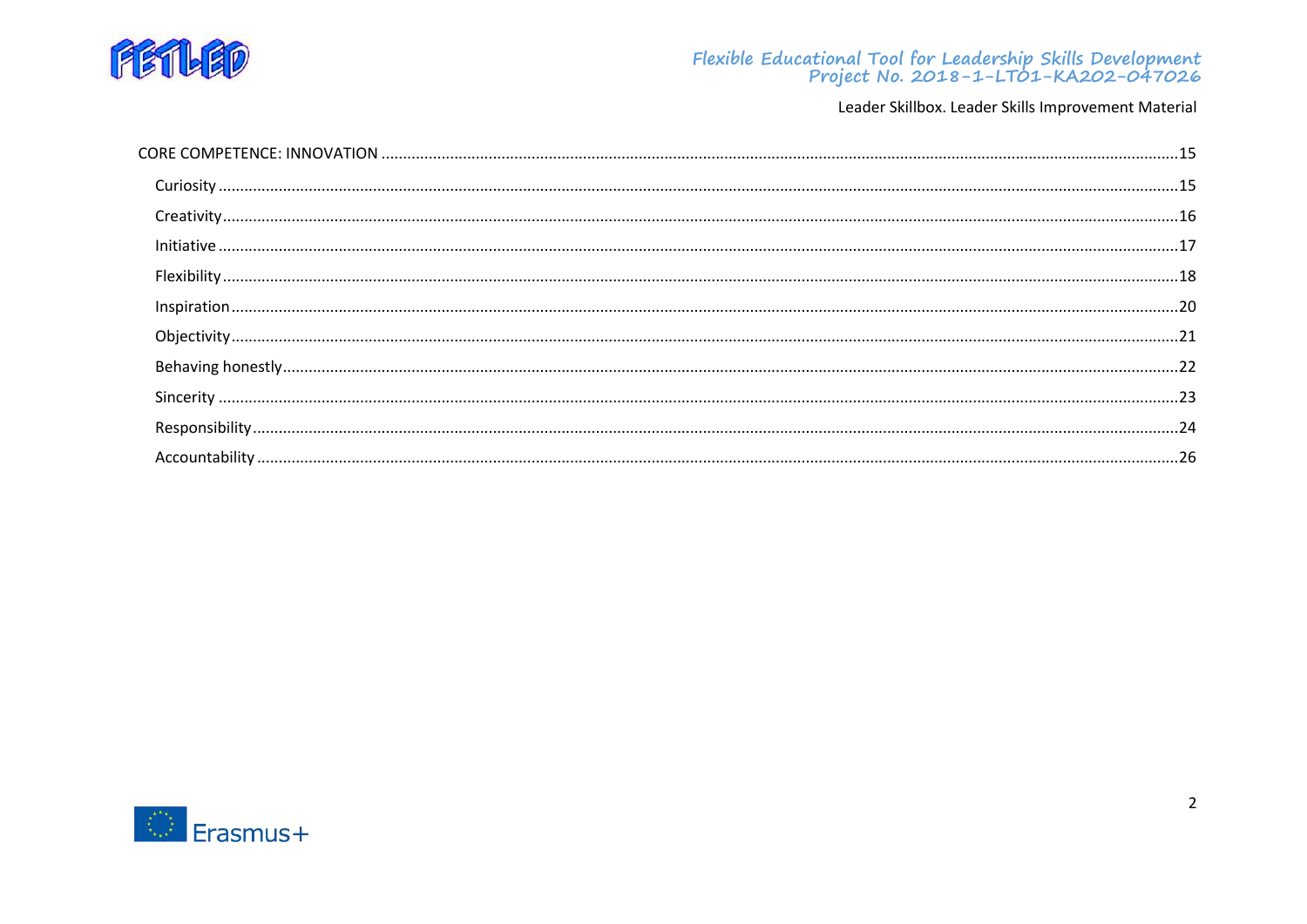

# <span id="page-13-0"></span>CORE COMPETENCE: AWARENESS

Awareness is an important leadership quality and part of the social skillset. It helps a person understand themselves as well as other trainees working within the PE, in order to respond to them with empathy. The two important aspects of awareness are recognizing personal strengths, opportunities and limits. Furthermore, being able to learn from mistakes and build upon the challenges experienced is an extra learning bonus in a PE environment. Making mistakes is an inherent part of the learning process. Self-awareness and self-motivation are necessary for inspiring, understanding and motivating others, which in turn is necessary for leading a team.

#### **COMPETENCES**

<span id="page-13-1"></span>

| <b>COMPETENCE</b> | <b>DESCRIPTION</b>        | <b>LEVEL</b>  | <b>DESCRIPTION</b>           | <b>SKILLS</b>                                                     |
|-------------------|---------------------------|---------------|------------------------------|-------------------------------------------------------------------|
| Empathy           | The ability to view       | 1. Discover   | You know what empathy is     | Know what empathy is and be able to understand how it can help    |
|                   | situations from different |               | and understand its benefits. | those in leadership positions in a PE.                            |
|                   | perspectives and to be    |               |                              | Know that people have different perspectives based on their       |
|                   | able to share and         |               |                              | experience, education, cultural background and relationships.     |
|                   | understand feelings of    | 2. Explore    | You identify and use         | Be able to identify various levels of empathy: cognitive (knowing |
|                   | others.                   |               | different levels of empathy. | how the other person feels) and emotional (feeling what the other |
|                   |                           |               |                              | person feels) empathy and to practice it in meetings and          |
|                   |                           |               |                              | communication.                                                    |
|                   |                           |               |                              | Finding out more about different examples of empathy and using    |
|                   |                           |               |                              | role play of real-life situations to show it.                     |
|                   |                           | 3. Experiment | You are able to empathize    | Be able to deal with tasks and understand different roles and     |
|                   |                           |               | with another person and      | functions. Understand how people might feel, and how this leads   |
|                   |                           |               | respond according to the     | to better communication, allowing tasks to be delegated in a      |
|                   |                           |               | changing situation.          | better way in a team and customers to be understood. It can also  |
|                   |                           |               |                              | make the team stronger and lead to smarter and quicker decision-  |
|                   |                           |               |                              | making.                                                           |
|                   |                           |               |                              | Tools: asking questions, giving another person space, time and    |
|                   |                           |               |                              | attention.                                                        |

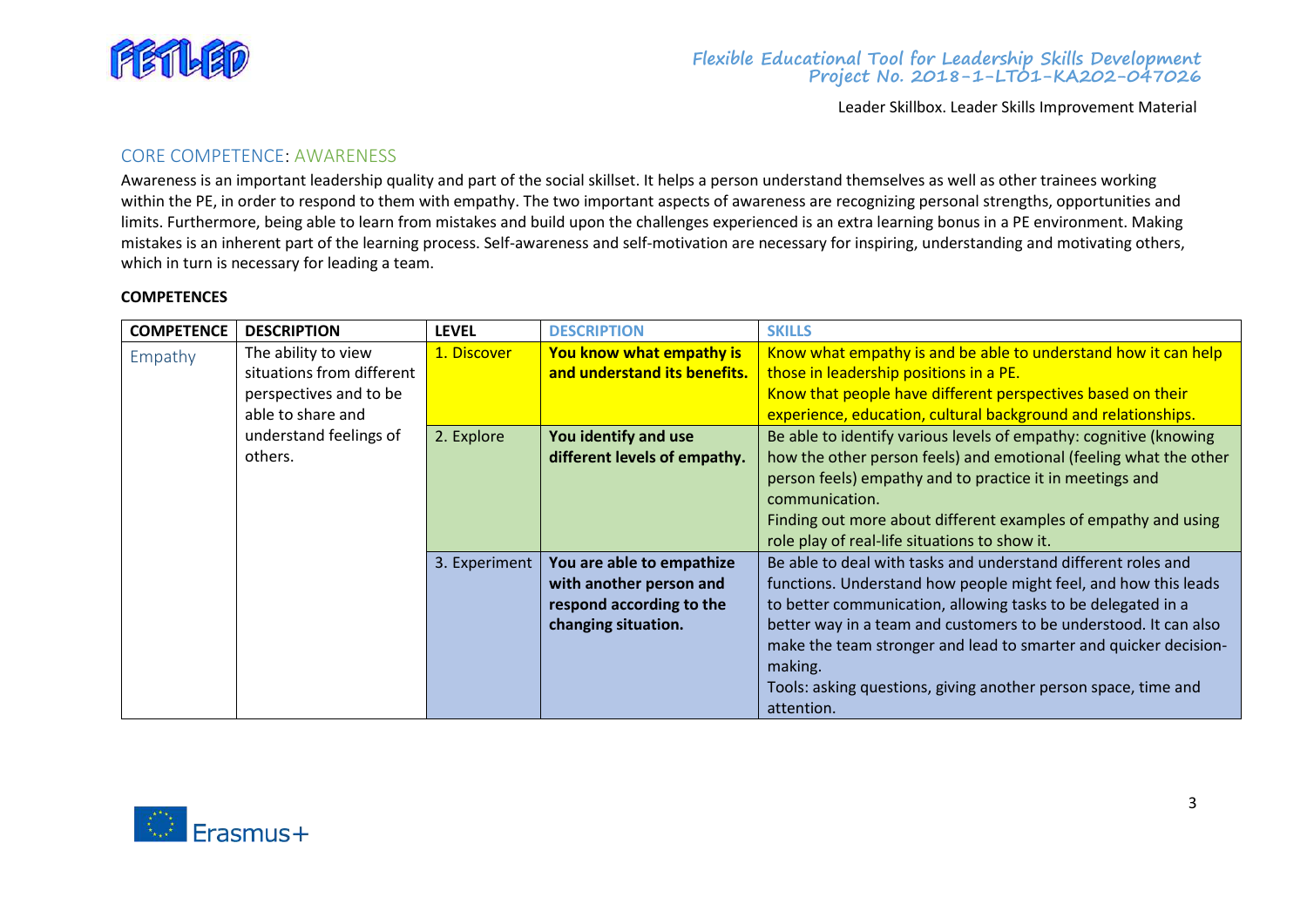

#### **5 LINKS FOR EMPATHY COMPETENCE IMPROVEMENT**

**5 Reasons Empathy is the Most Important Leadership Skill**

<https://www.fastcompany.com/90272895/5-reasons-empathy-is-the-most-important-leadership-skill>

**Learn Empathy in just 5 Steps**

<https://www.psychologytoday.com/intl/blog/mindful-anger/201809/learn-empathy-in-just-5-steps>

#### **Reimagining Empathy**

[https://www.youtube.com/watch?v=e4aHb\\_GTRVo](https://www.youtube.com/watch?v=e4aHb_GTRVo)

## **The Best Way to Build Empathy as a Leader**

<https://www.inc.com/video/minda-zetlin/the-best-way-to-build-empathy-as-a-leader.html>

# **Empathy at Work**

<https://www.mindtools.com/pages/article/EmpathyatWork.htm>

<span id="page-14-0"></span>

| <b>COMPETENCE</b> | <b>DESCRIPTION</b>        | <b>LEVEL</b> | <b>DESCRIPTION</b>        | <b>SKILLS</b>                                                        |
|-------------------|---------------------------|--------------|---------------------------|----------------------------------------------------------------------|
| Self-             | The ability to critically | 1. Discover  | You know how to give      | Define self-awareness and ways of how to look at it.                 |
| Awareness         | look into oneself and be  |              | examples of self-         | Be able to perceive oneself as an individual and as a part of a team |
|                   | aware of one's strengths  |              | awareness and             | within an enterprise. Be able to give examples of good and bad       |
|                   | and weaknesses.           |              | understand its            | leadership characteristics.                                          |
|                   |                           |              | contribution.             |                                                                      |
|                   |                           |              |                           |                                                                      |
|                   |                           | 2. Explore   | You identify some of your | Be able to identify one's own strengths and weaknesses and to        |
|                   |                           |              | own strengths and limits. | understand that authoritative (only one strong voice) leadership is  |
|                   |                           |              |                           | not efficient in modern business. Understand what encourages         |
|                   |                           |              |                           | personal growth and leads to better team work. Understand how        |
|                   |                           |              |                           | different steps contribute to the whole outcome.                     |

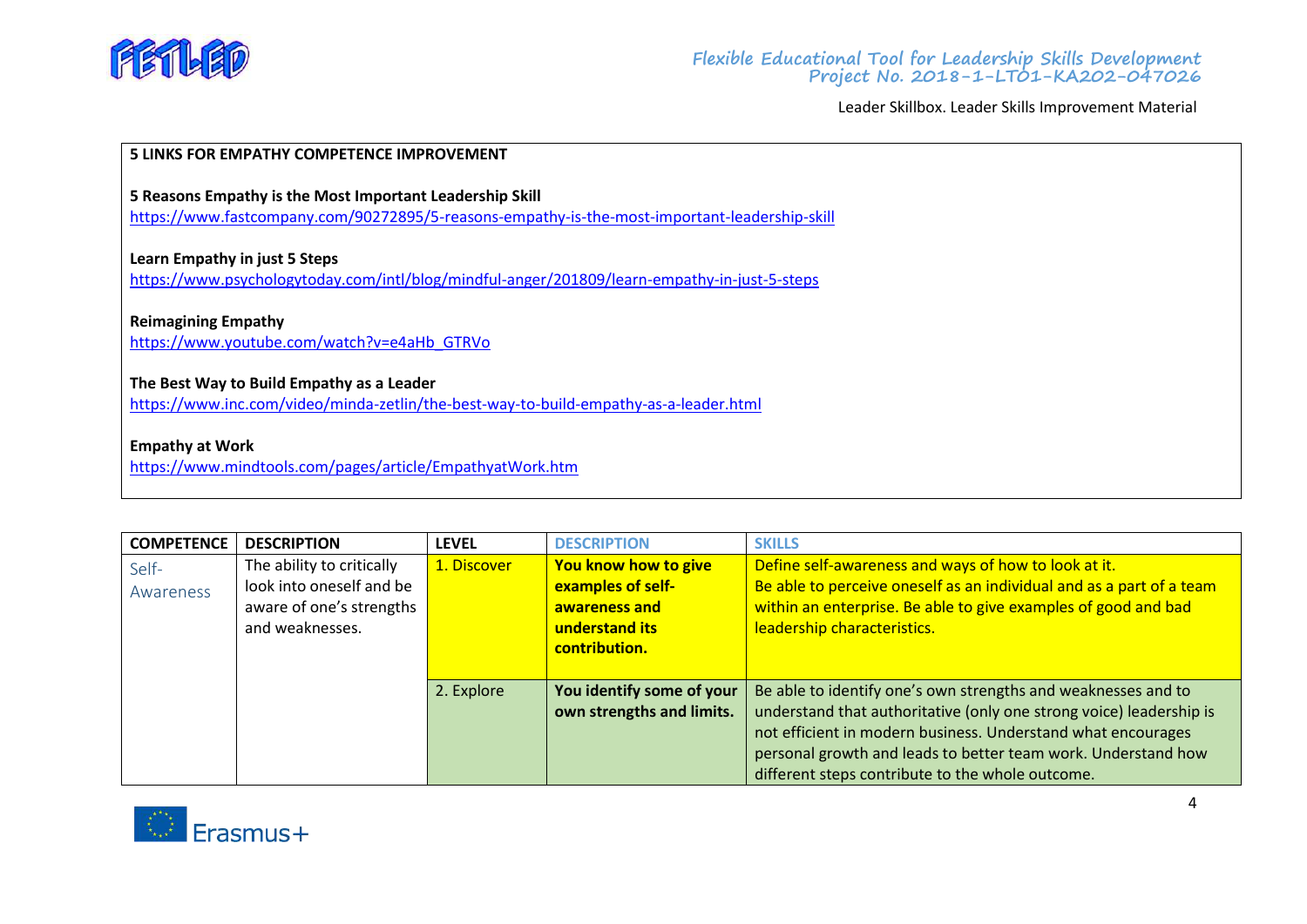

|                                                                                                              |                                                                                                             | 3. Experiment | You are able to respond<br>based on awareness and<br>can give tasks to others<br>efficiently. | Learn from mistakes and be able to accept responsibility for them.<br>Be able to control one's emotions and understand how actions<br>impact others even in business dealings; lead as an example. Be able<br>to use one's self-awareness to create an opportunity for growth for<br>the PE. |  |  |
|--------------------------------------------------------------------------------------------------------------|-------------------------------------------------------------------------------------------------------------|---------------|-----------------------------------------------------------------------------------------------|----------------------------------------------------------------------------------------------------------------------------------------------------------------------------------------------------------------------------------------------------------------------------------------------|--|--|
|                                                                                                              | 5 LINKS FOR SELF-AWARENESS COMPETENCE IMPROVEMENT                                                           |               |                                                                                               |                                                                                                                                                                                                                                                                                              |  |  |
|                                                                                                              | <b>Self-Awareness Activities Exercises</b><br>https://scottjeffrey.com/self-awareness-activities-exercises/ |               |                                                                                               |                                                                                                                                                                                                                                                                                              |  |  |
| <b>Activities of Self-Awareness</b>                                                                          | https://www.businessballs.com/self-awareness/                                                               |               |                                                                                               |                                                                                                                                                                                                                                                                                              |  |  |
|                                                                                                              | <b>Increase Your Self-Awareness with One Single Fix</b><br>https://www.youtube.com/watch?v=tGdsOXZpyWE      |               |                                                                                               |                                                                                                                                                                                                                                                                                              |  |  |
| <b>How to Be More Self-Aware</b><br>https://www.youtube.com/watch?v=R3kkqOzjrM4                              |                                                                                                             |               |                                                                                               |                                                                                                                                                                                                                                                                                              |  |  |
| <b>How Self-Aware Are You?</b><br>https://www.proprofs.com/quiz-school/story.php?title=how-selfaware-are-you |                                                                                                             |               |                                                                                               |                                                                                                                                                                                                                                                                                              |  |  |

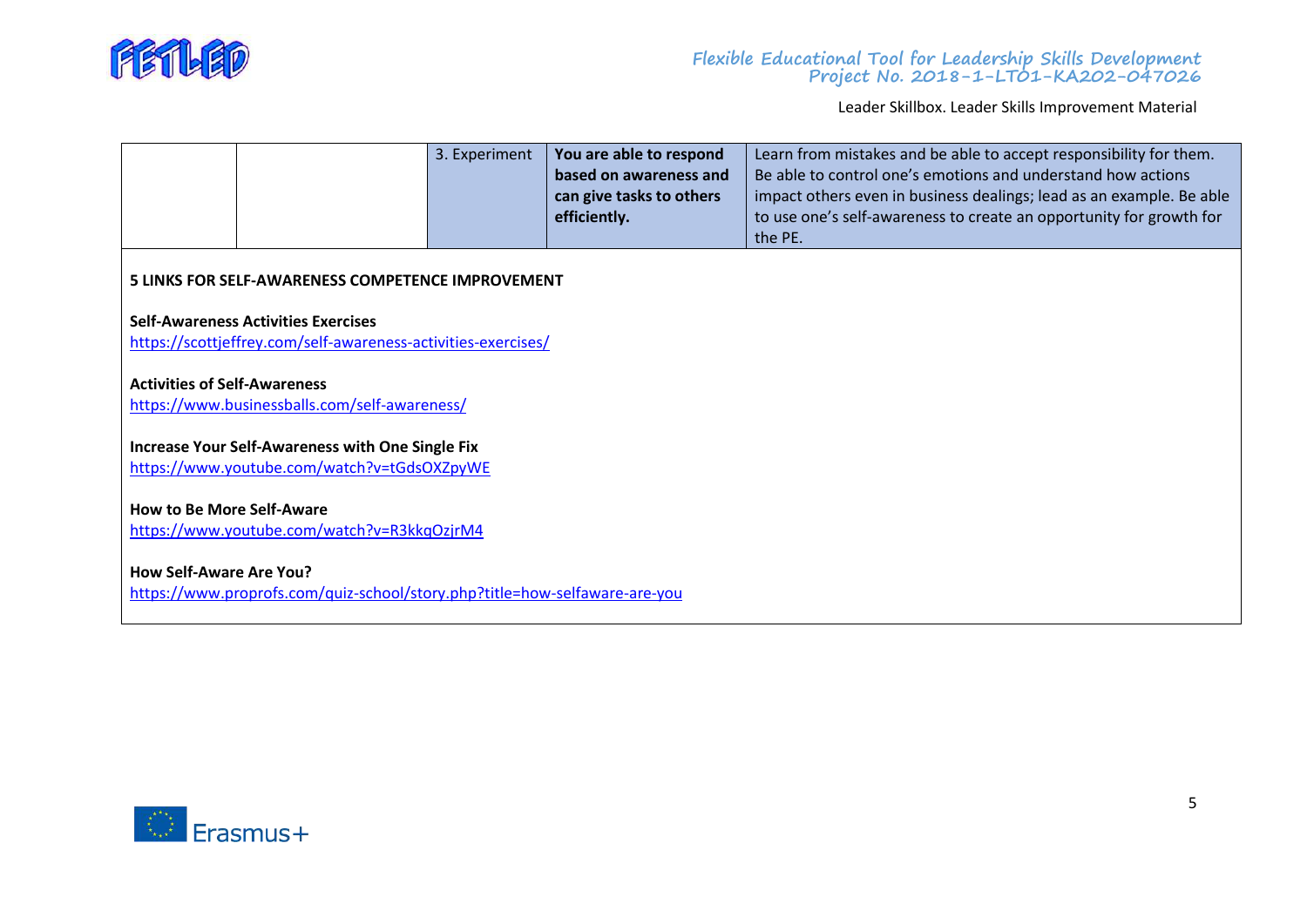

<span id="page-16-0"></span>

| <b>COMPETENCE</b> | <b>DESCRIPTION</b>      | <b>LEVEL</b>  | <b>DESCRIPTION</b>          | <b>SKILLS</b>                                                      |
|-------------------|-------------------------|---------------|-----------------------------|--------------------------------------------------------------------|
| Self-             | The quality of trusting | 1.Discover    | You know the importance     | Understand what self-confidence means and differentiating it from  |
| Confidence        | one's abilities and     |               | of confidence to stability. | arrogance. Understand that confidence is an important feature for  |
|                   | judgement.              |               |                             | the stability and trust in a team.                                 |
|                   |                         | 2. Explore    | You identify ways in which  | Be able to find ways in which one can boost self-confidence        |
|                   |                         |               | self-confidence can be      | through positive belief in oneself, and work on one's self-esteem  |
|                   |                         |               | improved.                   | while understanding the need to be modest.                         |
|                   |                         |               |                             |                                                                    |
|                   |                         | 3. Experiment | You are able to provide     | Be able to have authority but stay modest while carrying out given |
|                   |                         |               | modest yet confident        | tasks. Be sure about one's competences and skills, and be able to  |
|                   |                         |               | leadership with stability.  | give space and share decisions with PE team. Self-confidence is    |
|                   |                         |               |                             | necessary to gain trust.                                           |

## **5 LINKS FOR SELF-CONFIDENCE COMPETENCE IMPROVEMENT**

# **The Skill of Self-Confidence**

<https://www.youtube.com/watch?v=w-HYZv6HzAs>

## **Building Self-Confidence**

<https://www.mindtools.com/selfconf.html>

# **How to Be the Most Confident Person**

<https://personalexcellence.co/blog/self-confidence/>

# **The Surprising Secret to Speaking with Confidence**

<https://www.youtube.com/watch?v=a2MR5XbJtXU>

# **What is Self-Confidence and How to Increase It**

<https://positivepsychology.com/self-confidence/>

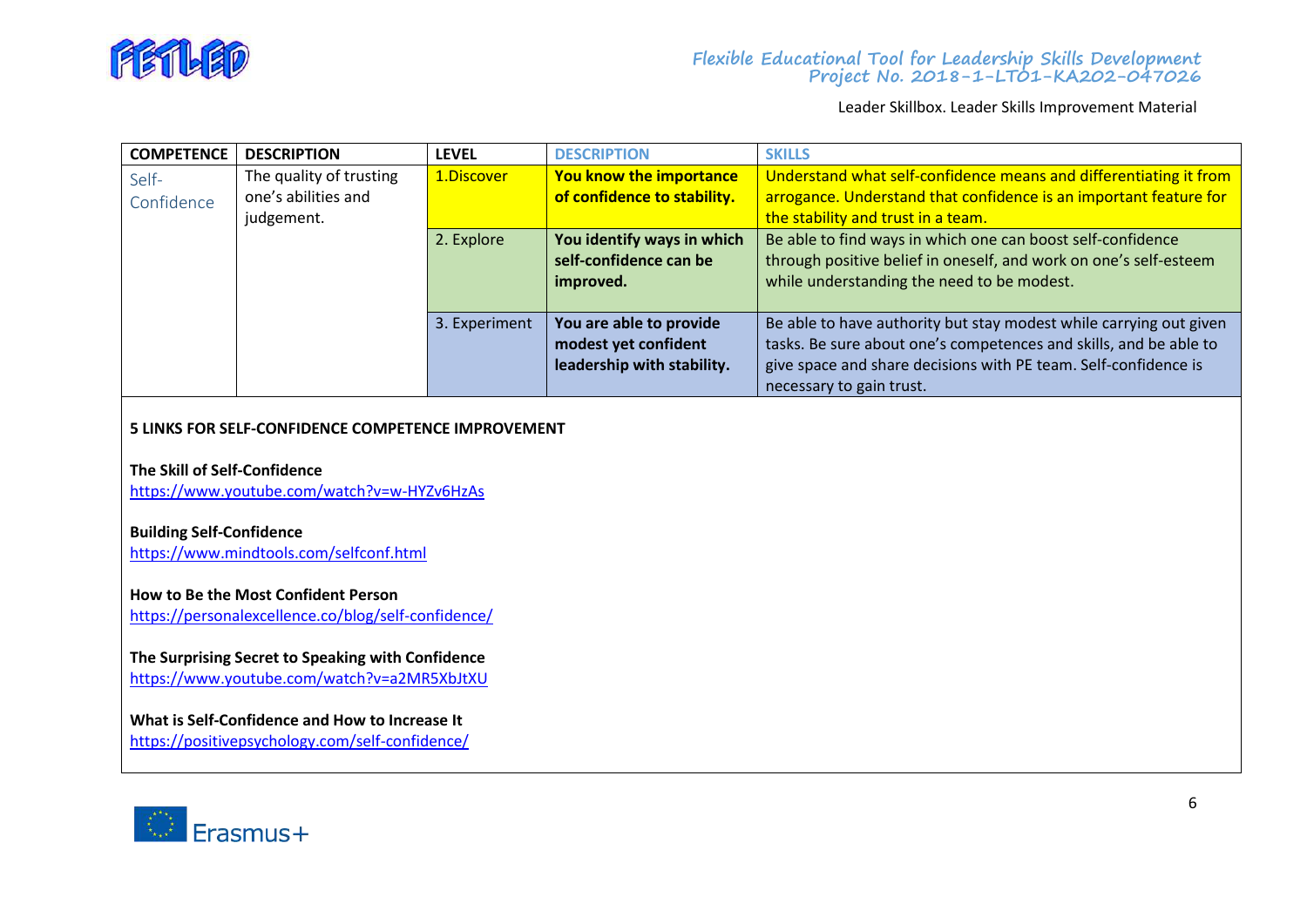

<span id="page-17-0"></span>

| <b>COMPETENCE</b> | <b>DESCRIPTION</b>     | <b>LEVEL</b>  | <b>DESCRIPTION</b>           | <b>SKILLS</b>                                                         |
|-------------------|------------------------|---------------|------------------------------|-----------------------------------------------------------------------|
| Self-             | The inner drive to     | 1. Discover   | You know that it is internal | Understand what self-motivation means and why it is necessary for     |
| Motivation        | deliver excellent work |               | motivation.                  | leadership. Understand that self-motivation is linked with other      |
|                   | and keep continuity    |               |                              | soft skills and that it is necessary for finishing tasks.             |
|                   | without supervision.   | 2. Explore    | You identify the parts of    | Understand parts of self-motivation such as commitment and            |
|                   |                        |               | self-motivation and its      | initiative. Be able to focus on goals and maintain a positive outlook |
|                   |                        |               | uniqueness.                  | throughout the work process in various PE positions. Understand       |
|                   |                        |               |                              | self-motivation changes depending on each person and what the         |
|                   |                        |               |                              | motivating factors are for him or her.                                |
|                   |                        | 3. Experiment | You are able to use it in    | Be able to take steps to have self-motivation for key tasks, see the  |
|                   |                        |               | situations that work for     | bigger picture and be able to inspire excitement and motivation to    |
|                   |                        |               | you and can share it.        | others - an important leadership skill. Be proactive, committed       |
|                   |                        |               |                              | and have a positive outlook on how to sell and brand the PE.          |

## **5 LINKS FOR SELF-MOTIVATION COMPETENCE IMPROVEMENT**

#### **Self-Motivation**

<https://www.skillsyouneed.com/ps/self-motivation.html>

#### **100 Ways to Motivate Yourself**

<https://positivepsychology.com/self-motivation/>

## **The Psychology of Self-Motivation**

<https://www.youtube.com/watch?v=7sxpKhIbr0E>

# **Self-Discipline Motivational Speech – Will Smith**

[https://www.youtube.com/watch?v=ft\\_DXwgUXB0](https://www.youtube.com/watch?v=ft_DXwgUXB0)

# **4 Simple Tricks How to Stay Motivated**

<https://www.youtube.com/watch?v=KnxUdD17iR0>

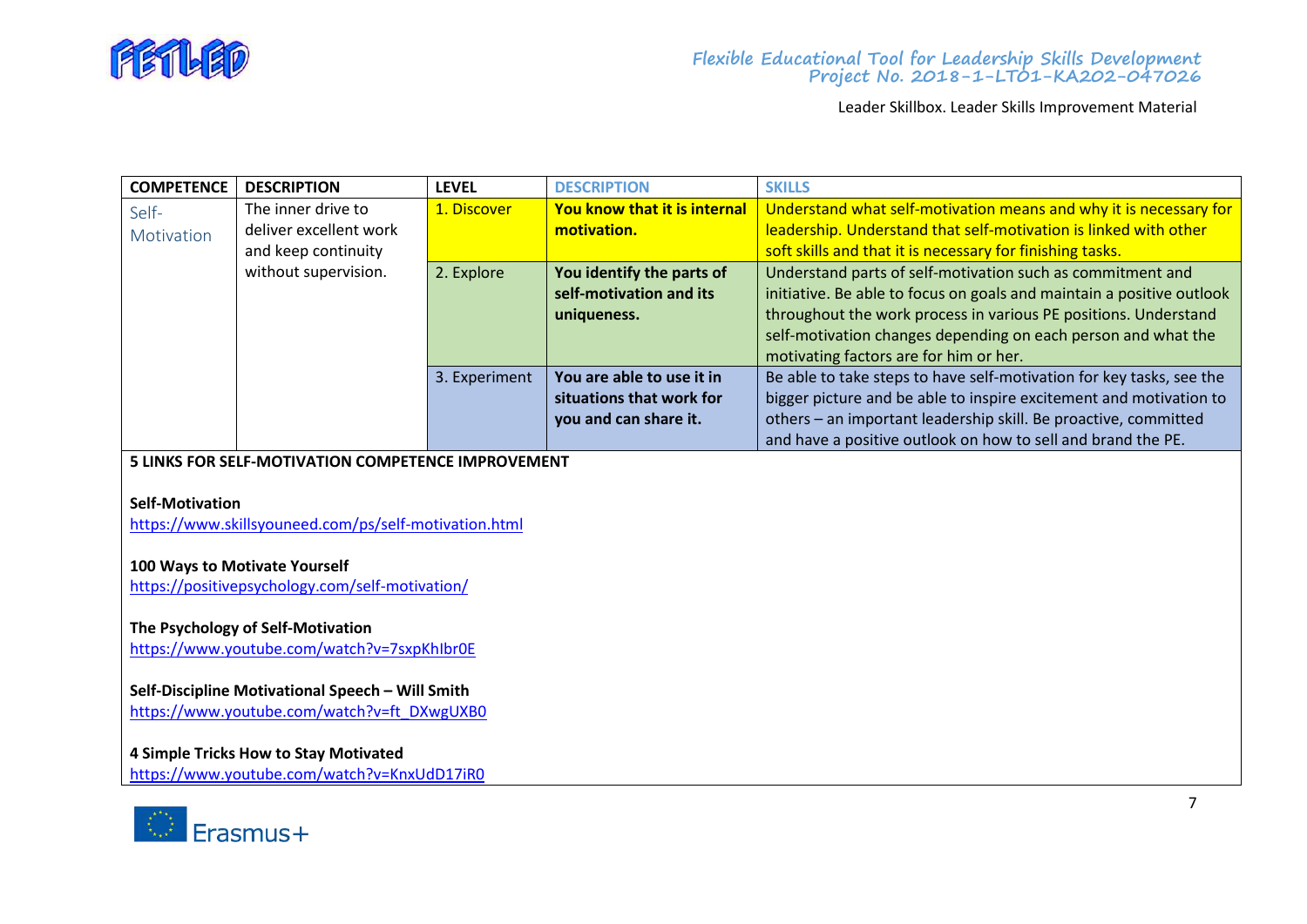

<span id="page-18-0"></span>

| <b>COMPETENCE</b> | <b>DESCRIPTION</b>     | <b>LEVEL</b>  | <b>DESCRIPTION</b>        | <b>SKILLS</b>                                                       |
|-------------------|------------------------|---------------|---------------------------|---------------------------------------------------------------------|
| Open-             | The ability to openly  | 1. Discover   | You know the challenges   | Show an open, welcoming space for all different views and opinions. |
| mindedness        | receive new ideas and  |               | of objectivity.           | Understand what confirmation bias is (wanting a confirmation-       |
|                   | different perspectives |               |                           | agreement with your own existing ideas) and try to avoid it         |
|                   | without judgment.      |               |                           | especially in group meetings, team discussions and brainstorming.   |
|                   |                        | 2. Explore    | You identify and tackle   | Understand various views and that different opinions help with      |
|                   |                        |               | challenges and            | growth, development and change and can lead to excellent creative   |
|                   |                        |               | encourages different      | results.                                                            |
|                   |                        |               | views.                    | Try to uncover prejudice and promote values such as respect,        |
|                   |                        |               |                           | acceptance and open dialogue.                                       |
|                   |                        | 3. Experiment | You are able to actively  | Be able to make a safe environment for everyone to share differing  |
|                   |                        |               | use objectivity and       | ideas, approaches and opinions. Hold all views as equal, valuable   |
|                   |                        |               | engage with all partners. | and important. Engage every position of the PE in the dialogue.     |
|                   |                        |               |                           | Tools: discussions, brainstorming ideas, team work, case studies.   |

#### **5 LINKS FOR OPEN-MINDEDNESS COMPETENCE IMPROVEMENT**

# **4 Ways to Train Your Brain to Be More Open Minded**

<https://www.fastcompany.com/40494077/4-ways-to-train-your-brain-to-be-more-open-minded>

# **Open-Mindedness in Leaders**

<https://www.sigmaassessmentsystems.com/open-mindedness/>

#### **7 Benefits of Being Open-Minded**

<https://www.positivelypresent.com/2010/09/7-benefits-of-being-openminded.html>

# **Open-Mindedness**

<https://www.youtube.com/watch?v=T69TOuqaqXI>

# **Be Radically Open-Minded**

<https://www.youtube.com/watch?v=J2Qrm9UB7qY>

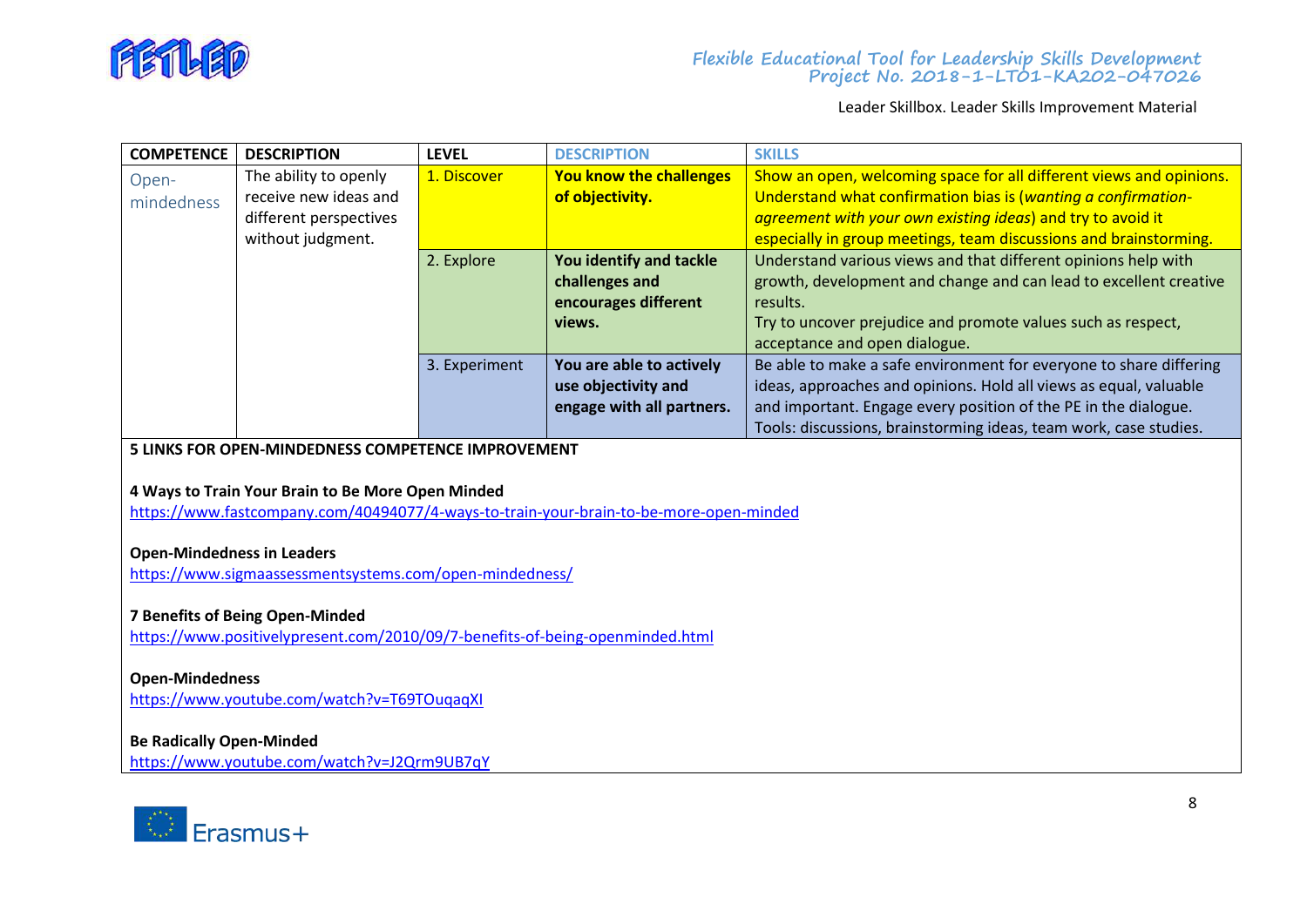

# <span id="page-19-0"></span>CORE COMPETENCE: INFLUENCE

The ability to have a positive impact on others, to persuade or convince them to gain their support for ideas, proposals and solutions, and getting others to act to advance while working in PE.

The capacity to have an effect on the character, development, or behavior of someone or something, or the effect itself. The power to shape policy or ensure favorable treatment from someone, especially through status, contacts, or wealth. The way one can engage and empower people towards implementation of common vision and goals with passion and positive attitude.

#### **COMPETENCES**

<span id="page-19-1"></span>

| <b>COMPETENCE</b> | <b>DESCRIPTION</b>      | <b>LEVEL</b>  | <b>DESCRIPTION</b>            | <b>SKILLS</b>                                                       |
|-------------------|-------------------------|---------------|-------------------------------|---------------------------------------------------------------------|
| Engagement        | Developing and          | 1. Discover   | <b>You know about the</b>     | Know, how it is important to be able to mobilize people,            |
|                   | cultivating effective   |               | common goals of the team      | organizations and partners to develop goals, execute plans and      |
|                   | relationships, building |               | and how to act and behave     | deliver results.                                                    |
|                   | support through         |               | in a team.                    |                                                                     |
|                   | influence and           |               |                               |                                                                     |
|                   | negotiation,            | 2. Explore    | You identify the most         | Remember how important is to lay the groundwork for success by      |
|                   | communicating with and  |               | effective ways to fulfil      | building coalitions with key stakeholders and building momentum     |
|                   | encouraging openness    |               | common goals and you're       | by communicating clearly and consistently.                          |
|                   | and clarity, fostering  |               | able to communicate them      |                                                                     |
|                   | enthusiasm and          |               | within the team.              |                                                                     |
|                   | common purpose.         | 3. Experiment | You are able to implement     | Use negotiation skills and adaptability to encourage recognition of |
|                   |                         |               | all or most of the activities | joint concerns, collaboration and to influence the success of       |
|                   |                         |               | planned towards               | outcomes.                                                           |
|                   |                         |               | successful outcomes.          |                                                                     |
|                   |                         |               |                               |                                                                     |

#### **5 LINKS FOR ENGAGEMENT COMPETENCE IMPROVEMENT**

**Leadership and Employee Engagement: 5 Strategies to Engage Employees in 2018** <https://www.flashpointleadership.com/blog/leadership-and-employee-engagement>

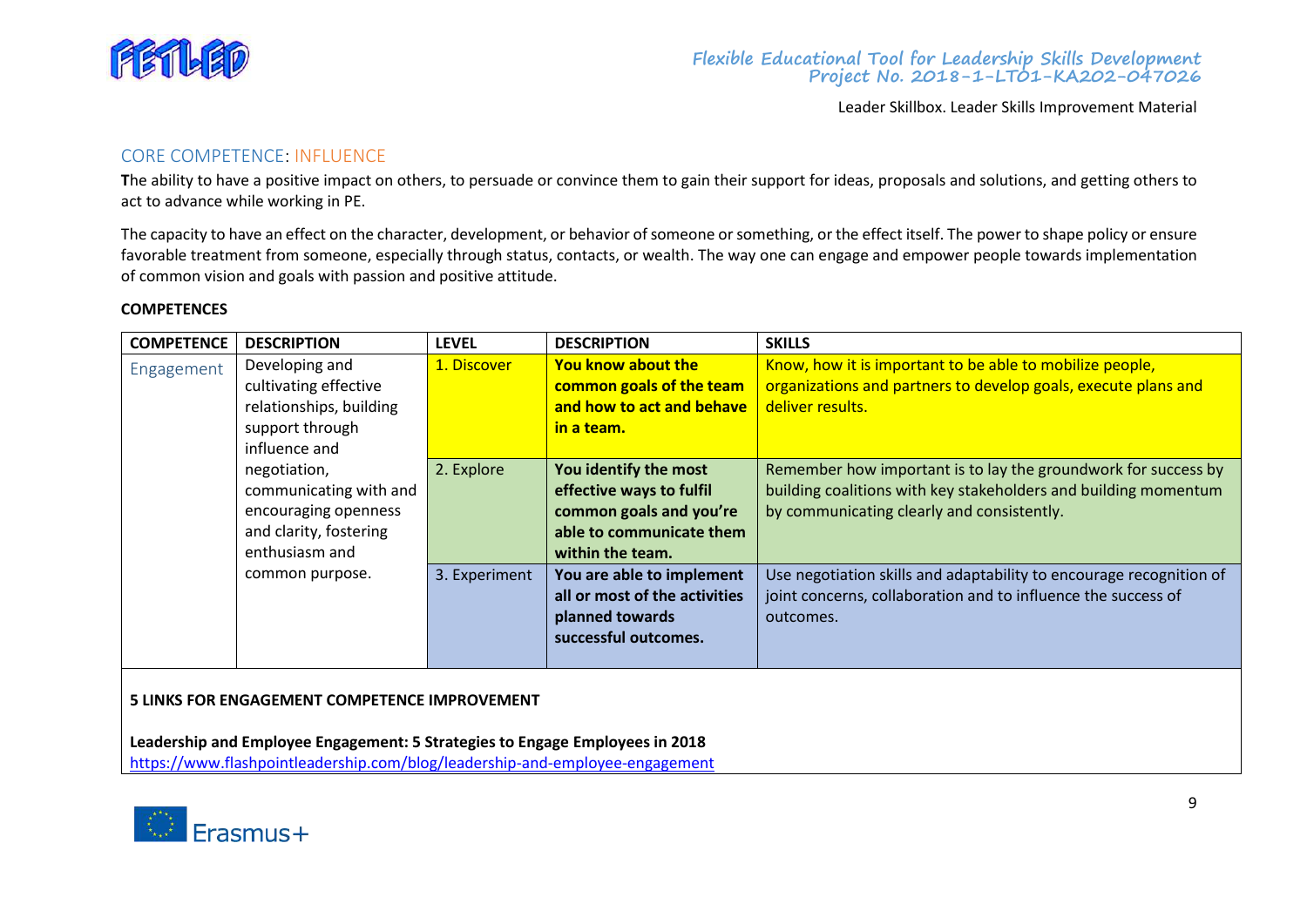

**The 5 Leadership Behaviors You Need to Boost Employee Engagement** <https://www.entrepreneur.com/article/247099>

**Employee engagement through the lens of leadership**

<https://www.insights.com/resources/employee-engagement-through-the-lens-of-leadership/>

**5 Things Great Leaders Do to Inspire Great Engagement** <https://www.tlnt.com/5-things-great-leaders-do-to-inspire-great-engagement/>

**Engagement Starts with Your Leaders - Create a Culture of High Energy and Commitment Through the 4 Levels of Leadership** <https://www.wilsonlearning.com/wlw/articles/l/engagement-leaders>

<span id="page-20-0"></span>

| <b>COMPETENCE</b> | <b>DESCRIPTION</b>         | <b>LEVEL</b>  | <b>DESCRIPTION</b>             | <b>SKILLS</b>                                                        |
|-------------------|----------------------------|---------------|--------------------------------|----------------------------------------------------------------------|
| <b>Vision</b>     | Ability to think and plan  | 1. Discover   | <b>You know the importance</b> | Understand the importance of not only having but enthusiastically    |
|                   | with imagination and       |               | of having a clear vision and   | conveying a vision and goals that encourage others to believe in its |
|                   | wisdom.                    |               | is enthusiastic to             | success.                                                             |
|                   | The ability to inspire and |               | communicate it.                |                                                                      |
|                   | motivate towards a         | 2. Explore    | You identify the ways a        | Do know that pursuing your goals will be even more successful        |
|                   | common goal.               |               | competitive advantage can      | when you consider future opportunities and build a circle of alike-  |
|                   |                            |               | be communicated to             | minded people around you.                                            |
|                   |                            |               | public.                        |                                                                      |
|                   |                            |               |                                |                                                                      |
|                   |                            | 3. Experiment | You are able to implement      | Formulate objectives and priorities, implement and monitor plans     |
|                   |                            |               | and monitor strategic          | that align with the long-term strategy of the organization.          |
|                   |                            |               | concepts and tasks for         |                                                                      |
|                   |                            |               | optimal results.               |                                                                      |
|                   |                            |               |                                |                                                                      |

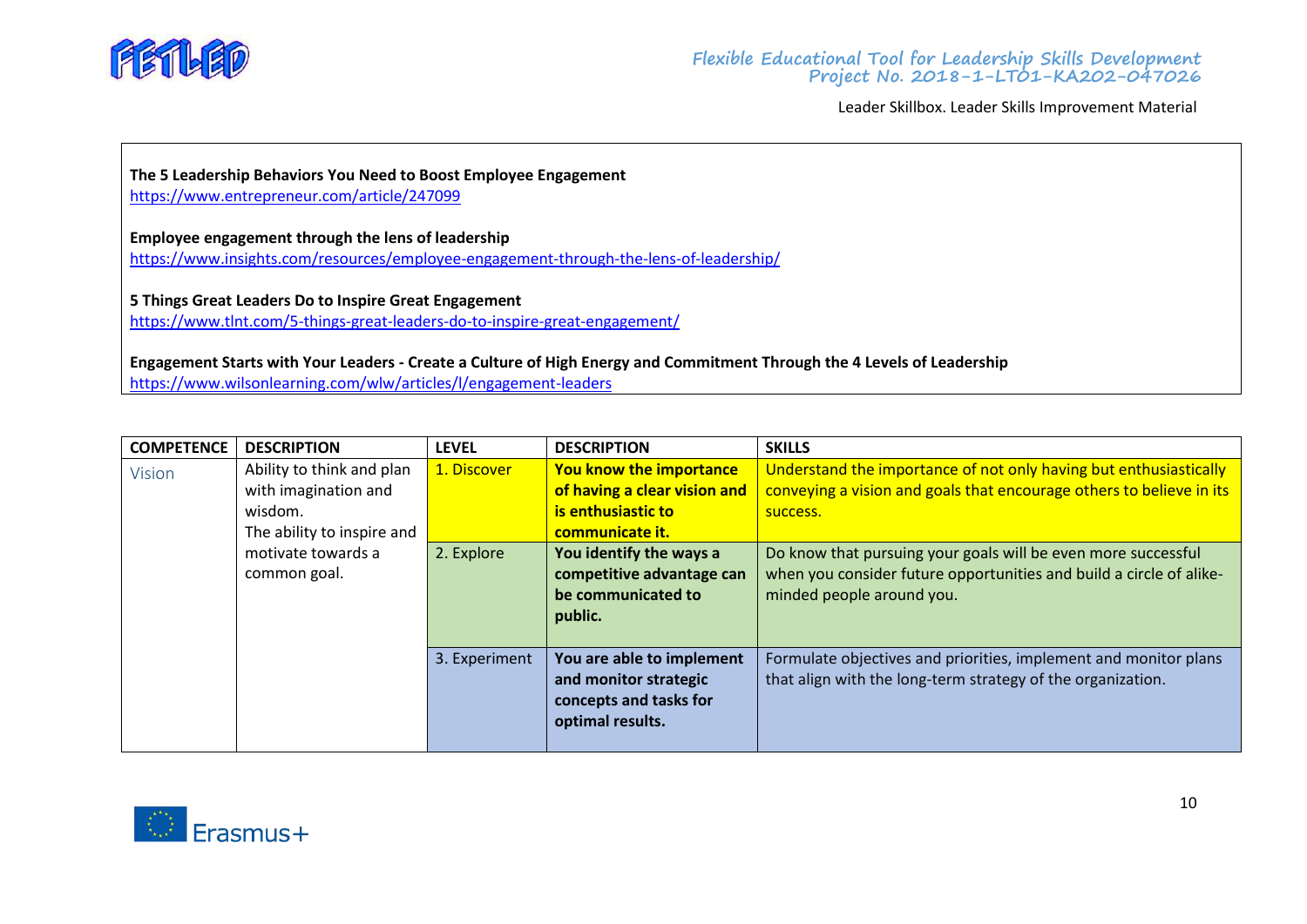

## **5 LINKS FOR VISION COMPETENCE IMPROVEMENT**

**Leadership Vision - You Can't Be a Real Leader Who People Want to Follow Without Vision** <https://www.thebalancecareers.com/leadership-vision-1918616>

#### **5 Reasons Why Vision Is Important in Leadership**

<https://takeitpersonelly.com/2013/10/14/5-reasons-why-vision-is-important-in-leadership/>

**Don't Have A Leadership Vision? Here's Where to Find It.**

<https://www.forbes.com/sites/work-in-progress/2018/10/25/dont-have-a-leadership-vision-heres-where-to-find-it/#68b9687ea0a8>

## **Why Leaders Must Have Vision**

<https://www.reliableplant.com/Read/29109/leaders-have-vision>

#### **The 3 Secrets to Leadership Vision Success**

<https://crestcomleadership.com/2017/04/25/the-3-secrets-to-leadership-vision-success/>

<span id="page-21-0"></span>

| <b>COMPETENCE</b> | <b>DESCRIPTION</b>     | <b>LEVEL</b>  | <b>DESCRIPTION</b>        | <b>SKILLS</b>                                                 |
|-------------------|------------------------|---------------|---------------------------|---------------------------------------------------------------|
| Empowerment       | Appreciate and         | 1. Discover   | <b>You know the team</b>  | Know what is important for each team member, support and help |
|                   | rewards achievement    |               | member's relationships    | them to develop.                                              |
|                   | and effort; encourages |               | with each other and       |                                                               |
|                   | other people to set    |               | strengths.                |                                                               |
|                   | challenging goals;     | 2. Explore    | You identify team         | Delegate responsibility, clarify expectations, and            |
|                   | Involves others when   |               | members' roles and can    | give autonomy in important areas of their work.               |
|                   | making decisions that  |               | delegate tasks.           |                                                               |
|                   | affect them.           | 3. Experiment | You are able to recognize | Remember the importance of celebrating success, work done,    |
|                   |                        |               | and reward an             | professional input and support innovative ideas.              |
|                   |                        |               | individual's results and  |                                                               |
|                   |                        |               | achievements.             |                                                               |

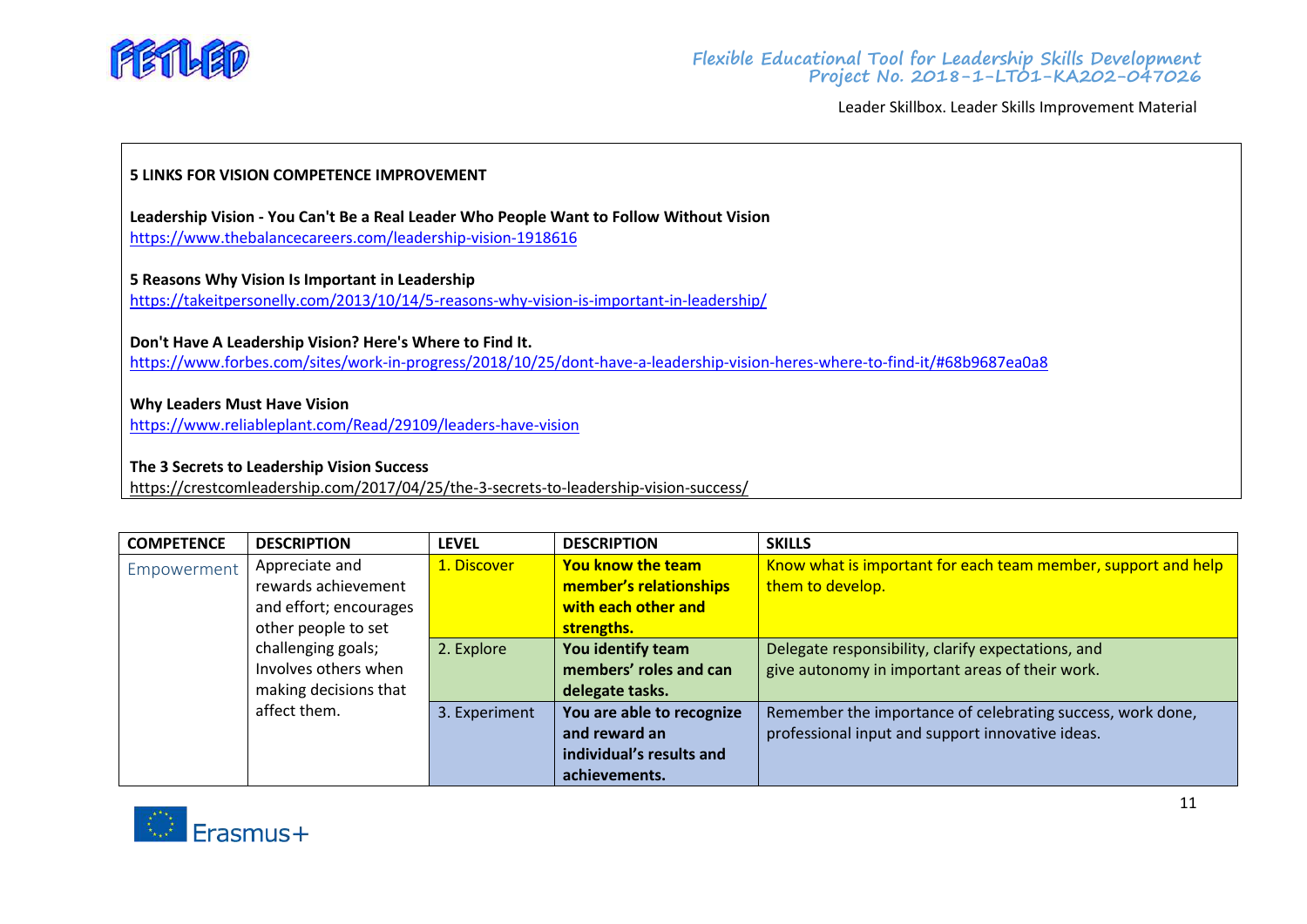

# **5 LINKS FOR EMPOWERMENT COMPETENCE IMPROVEMENT**

**The Concept of Empowerment in Leadership**

<https://smallbusiness.chron.com/concept-empowerment-leadership-15371.html>

## **9 Ways CEOs Can Become Chief Empowerment Officers**

<https://www.inc.com/lolly-daskal/9-ways-ceos-can-become-chief-empowerment-officers.html>

**4 Leadership Methods for Empowering Employees and Building Strong Teams**

<https://www.entrepreneur.com/article/311610>

# **Leaders Can Cultivate True Employee Empowerment**

<https://www.forbes.com/sites/strategyand/2019/02/19/leaders-can-cultivate-true-employee-empowerment/#5a92c9b93ab1>

# **When Empowering Employees Works, and When It Doesn't**

<https://hbr.org/2018/03/when-empowering-employees-works-and-when-it-doesnt>

<span id="page-22-0"></span>

| <b>COMPETENCE</b> | <b>DESCRIPTION</b>      | <b>LEVEL</b> | <b>DESCRIPTION</b>        | <b>SKILLS</b>                                                      |
|-------------------|-------------------------|--------------|---------------------------|--------------------------------------------------------------------|
| Communication     | Ability to clearly,     | 1. Discover  | <b>You know the main</b>  | Remember that providing the right information, news and ideas is   |
|                   | accurately, logically   |              | principles of presenting  | one of the main keys to success.                                   |
|                   | and consistently        |              | information, news and     |                                                                    |
|                   | present your            |              | ideas.                    |                                                                    |
|                   | thoughts, ideas and     |              |                           |                                                                    |
|                   | information. Ability to | 2. Explore   | You identify the most     | Succeed in conveying one's ideas or in evoking understanding in    |
|                   | interact with others in |              | successful/effective ways | others. Convey or transmit (an emotion or feeling) in a non-verbal |
|                   | response to social and  |              | to convey ideas to a      | way.                                                               |
|                   | situational contexts.   |              | definite public.          |                                                                    |

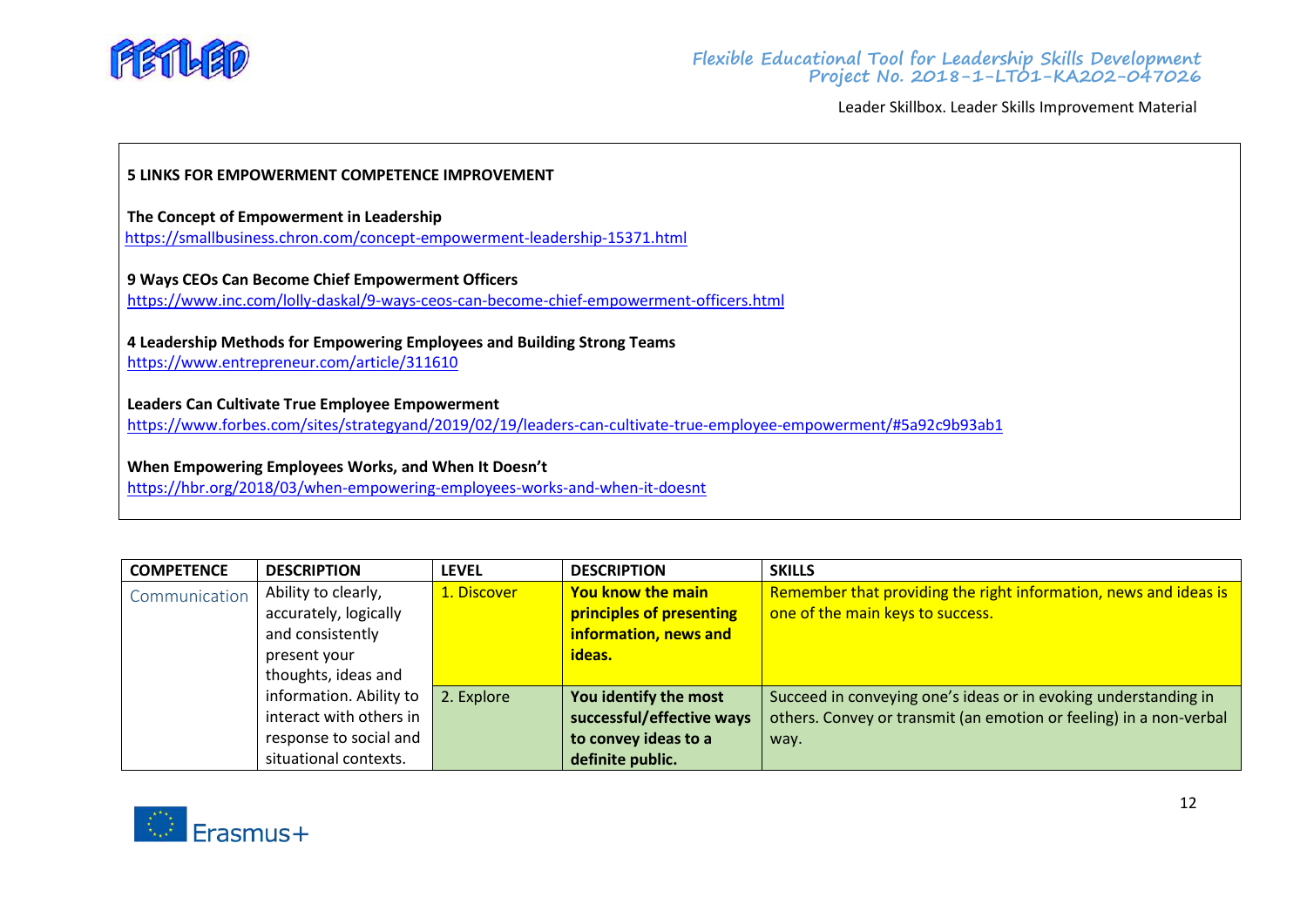

|                                                                                                                                                                |                                                                                                                                      | 3. Experiment | You are able to deliver<br>information, concepts<br>and ideas in the most<br>effective way in a<br>different context. | Be able to present information in an attractive way to persuade<br>others to actively engage in the realization of your ideas.<br>Try to know as much as possible who you are giving the<br>information to and why (know your audience). By knowing your<br>audience, you will be able to speak their language and formulate<br>their emotions. |
|----------------------------------------------------------------------------------------------------------------------------------------------------------------|--------------------------------------------------------------------------------------------------------------------------------------|---------------|-----------------------------------------------------------------------------------------------------------------------|-------------------------------------------------------------------------------------------------------------------------------------------------------------------------------------------------------------------------------------------------------------------------------------------------------------------------------------------------|
|                                                                                                                                                                | <b>5 LINKS FOR COMMUNICATION COMPETENCE IMPROVEMENT</b>                                                                              |               |                                                                                                                       |                                                                                                                                                                                                                                                                                                                                                 |
|                                                                                                                                                                | <b>Communication Skills. Become a Skilled Business Communicator</b><br>https://www.mindtools.com/pages/main/communication skills.htm |               |                                                                                                                       |                                                                                                                                                                                                                                                                                                                                                 |
|                                                                                                                                                                | <b>Speak Like a Leader: 7 Effective Communication Skills</b>                                                                         |               | https://www.inc.com/young-entrepreneur-council/7-communication-secrets-of-great-leaders.html                          |                                                                                                                                                                                                                                                                                                                                                 |
| <b>Effective Communication: Key to Leadership Success</b><br>https://aimsinternational.com/2018/11/effective-communication-key-to-leadership-success/          |                                                                                                                                      |               |                                                                                                                       |                                                                                                                                                                                                                                                                                                                                                 |
| <b>Effective Communication in Leadership</b><br>https://www.thesilverlining.com/resources/blog/effective-communication-in-leadership                           |                                                                                                                                      |               |                                                                                                                       |                                                                                                                                                                                                                                                                                                                                                 |
| Communication: The most important key to leadership success<br>https://www.reliableplant.com/Read/12675/communication-most-important-key-to-leadership-success |                                                                                                                                      |               |                                                                                                                       |                                                                                                                                                                                                                                                                                                                                                 |

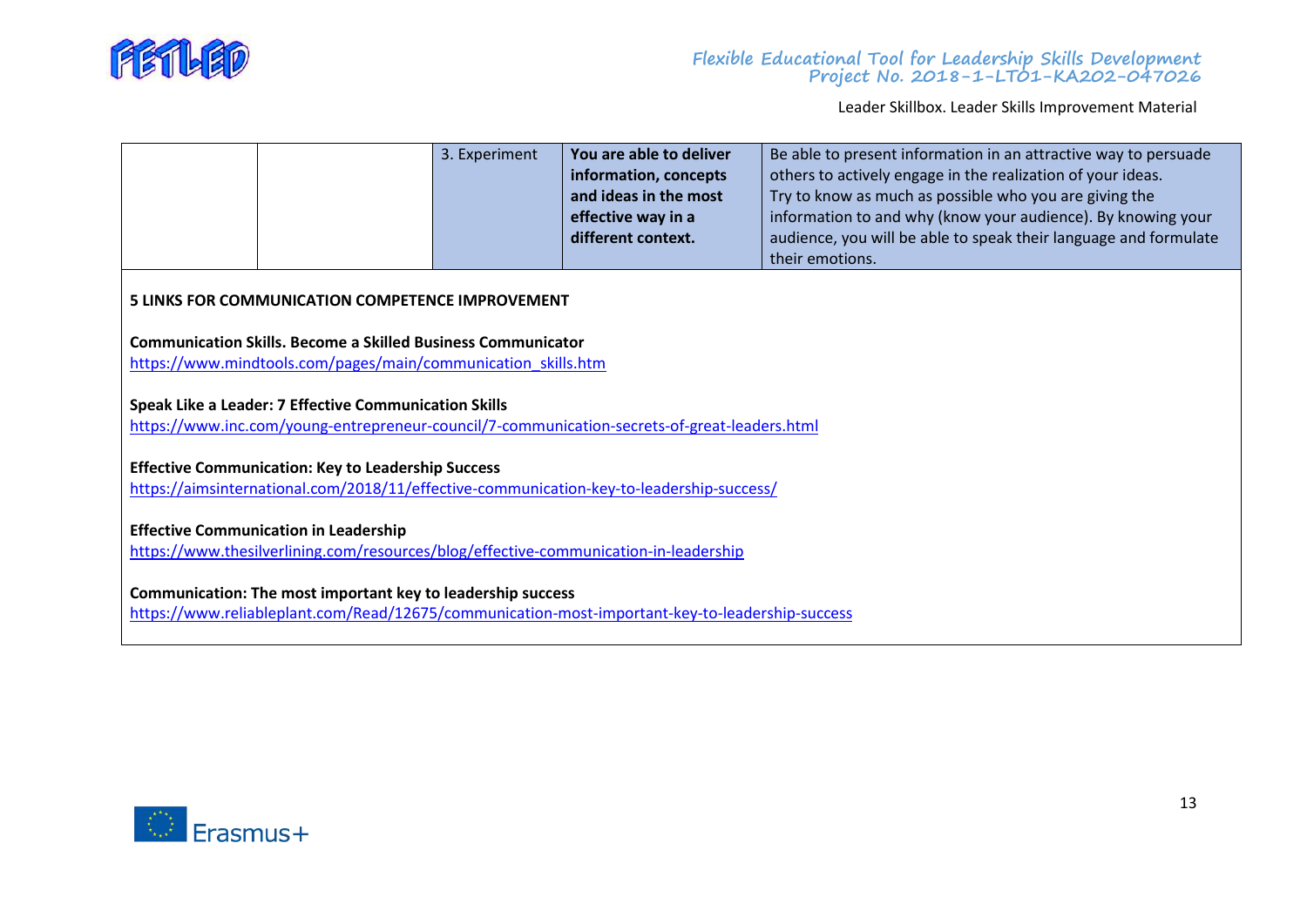

<span id="page-24-0"></span>

| <b>COMPETENCE</b>                                                                                           | <b>DESCRIPTION</b>                                                                    | <b>LEVEL</b>  | <b>DESCRIPTION</b>        | <b>SKILLS</b>                                                      |  |  |
|-------------------------------------------------------------------------------------------------------------|---------------------------------------------------------------------------------------|---------------|---------------------------|--------------------------------------------------------------------|--|--|
| Positivity                                                                                                  | Positive outlook as                                                                   | 1. Discover   | You know the need of      | See and find the positive aspect in people, situations or events.  |  |  |
|                                                                                                             | an emotional                                                                          |               | positive attitude towards |                                                                    |  |  |
|                                                                                                             | intelligence leadership                                                               |               | people, situation and     |                                                                    |  |  |
|                                                                                                             | competency is the ability                                                             |               | events.                   |                                                                    |  |  |
|                                                                                                             | to see the positive side                                                              |               |                           |                                                                    |  |  |
|                                                                                                             | of people, situations                                                                 | 2. Explore    | You identify positive     | Remember that anchoring the positive thoughts in the               |  |  |
|                                                                                                             | and events, even those                                                                |               | point/points in a         | subconscious gives you inner strength and determination in human   |  |  |
|                                                                                                             | that on the surface seem                                                              |               | different/difficult       | action. Try to see positive things in each situation, even in the  |  |  |
|                                                                                                             | less than positive.                                                                   |               | situation.                | difficult one.                                                     |  |  |
|                                                                                                             | Positive Outlook helps                                                                | 3. Experiment | You are able to focus and | Remember that positivity is the ability to see opportunities, to   |  |  |
|                                                                                                             | leaders maintain focus                                                                |               | communicate positive      | move forward, even in the most difficult situations. Try to delve  |  |  |
|                                                                                                             | despite the challenges                                                                |               | aspects in different      | deeper into your emotions in different situations and learn how to |  |  |
|                                                                                                             | that inevitably                                                                       |               | contexts.                 | manage them best.                                                  |  |  |
|                                                                                                             | accompany growth and                                                                  |               |                           |                                                                    |  |  |
|                                                                                                             | change.                                                                               |               |                           |                                                                    |  |  |
|                                                                                                             | 5 LINKS FOR POSITIVITY COMPETENCE IMPROVEMENT                                         |               |                           |                                                                    |  |  |
|                                                                                                             | <b>Developing Positive Leadership Skills</b>                                          |               |                           |                                                                    |  |  |
|                                                                                                             | https://sites.allegheny.edu/studentinvolvement/developing-positive-leadership-skills/ |               |                           |                                                                    |  |  |
|                                                                                                             |                                                                                       |               |                           |                                                                    |  |  |
|                                                                                                             | 5 Reasons Positivity Is a Critical Leadership Trait                                   |               |                           |                                                                    |  |  |
|                                                                                                             | https://www.cdfcapital.org/5-positivity-leadership-trait/                             |               |                           |                                                                    |  |  |
|                                                                                                             |                                                                                       |               |                           |                                                                    |  |  |
|                                                                                                             | 5 Ways to Be A More Positive Leader                                                   |               |                           |                                                                    |  |  |
| https://www.michellemcquaid.com/5-ways-positive-leader/                                                     |                                                                                       |               |                           |                                                                    |  |  |
|                                                                                                             |                                                                                       |               |                           |                                                                    |  |  |
| <b>Great Leaders Know How to Be Positive</b>                                                                |                                                                                       |               |                           |                                                                    |  |  |
| https://www.thebalancecareers.com/leaders-are-always-positive-2275805                                       |                                                                                       |               |                           |                                                                    |  |  |
|                                                                                                             |                                                                                       |               |                           |                                                                    |  |  |
| The Effectiveness of Positivity in Leadership<br>https://thriveglobal.com/stories/positivity-in-leadership/ |                                                                                       |               |                           |                                                                    |  |  |
|                                                                                                             |                                                                                       |               |                           |                                                                    |  |  |
|                                                                                                             |                                                                                       |               |                           | 14                                                                 |  |  |

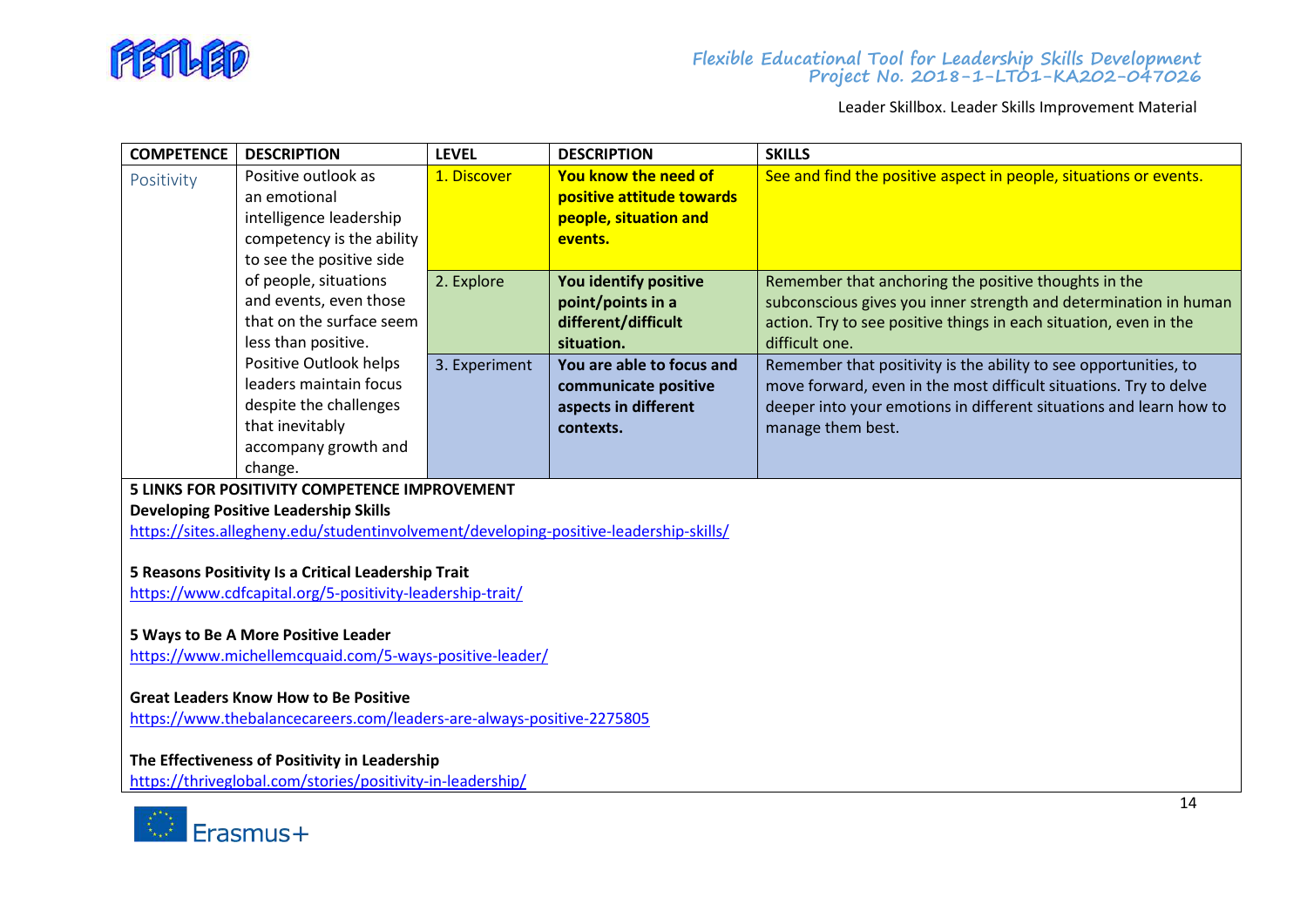

# <span id="page-25-0"></span>CORE COMPETENCE: INNOVATION

Innovation is activities transformation, starting from:

*curiosity* in asking questions, navigating the unknown and searching for something new,

*creativity* in thinking of something new,

taking the *initiative* and raising novel ideas during the classes,

*flexibility* proving the ideas usefulness and

*inspiration* together with PE group in implementation of new products, services, methods, designs, processes, documents or experience that add value to the PE and their customers.

#### **Competences**

<span id="page-25-1"></span>

| <b>COMPETENCE</b> | <b>DESCRIPTION</b>                                                                                           | <b>LEVEL</b>  | <b>DESCRIPTION</b>                                                             | <b>SKILLS</b>                                                                                                                                                               |
|-------------------|--------------------------------------------------------------------------------------------------------------|---------------|--------------------------------------------------------------------------------|-----------------------------------------------------------------------------------------------------------------------------------------------------------------------------|
| Curiosity         | The need for new<br>experiences and<br>discoveries, fueled by a<br>desire to explore,<br>analyze, and learn. | 1. Discover   | You know that you can<br>gain knowledge or<br>information if you desire<br>to. | Think, be open to new possibilities, be able to ask questions when<br>drawn towards the unknown. Understand that innovation won't<br>come easy even with available answers. |
|                   |                                                                                                              | 2. Explore    | You identify the challenge<br>to build the capacity for<br>inquiry.            | Seek challenges; Be curious about reasons why someone might<br>disagree with an idea.                                                                                       |
|                   |                                                                                                              | 3. Experiment | You are able to test<br>assumptions more quickly<br>and easily.                | Form the habit of not assuming things about the unknown,<br>especially when conducting difficult conversations about<br>performance.                                        |
|                   | 5 LINKS FOR CURIOSITY COMPETENCE IMPROVEMENT                                                                 |               |                                                                                |                                                                                                                                                                             |

**5 Ways to Increase Your Curiosity**

<https://spin.atomicobject.com/2013/07/18/increase-curiosity/>

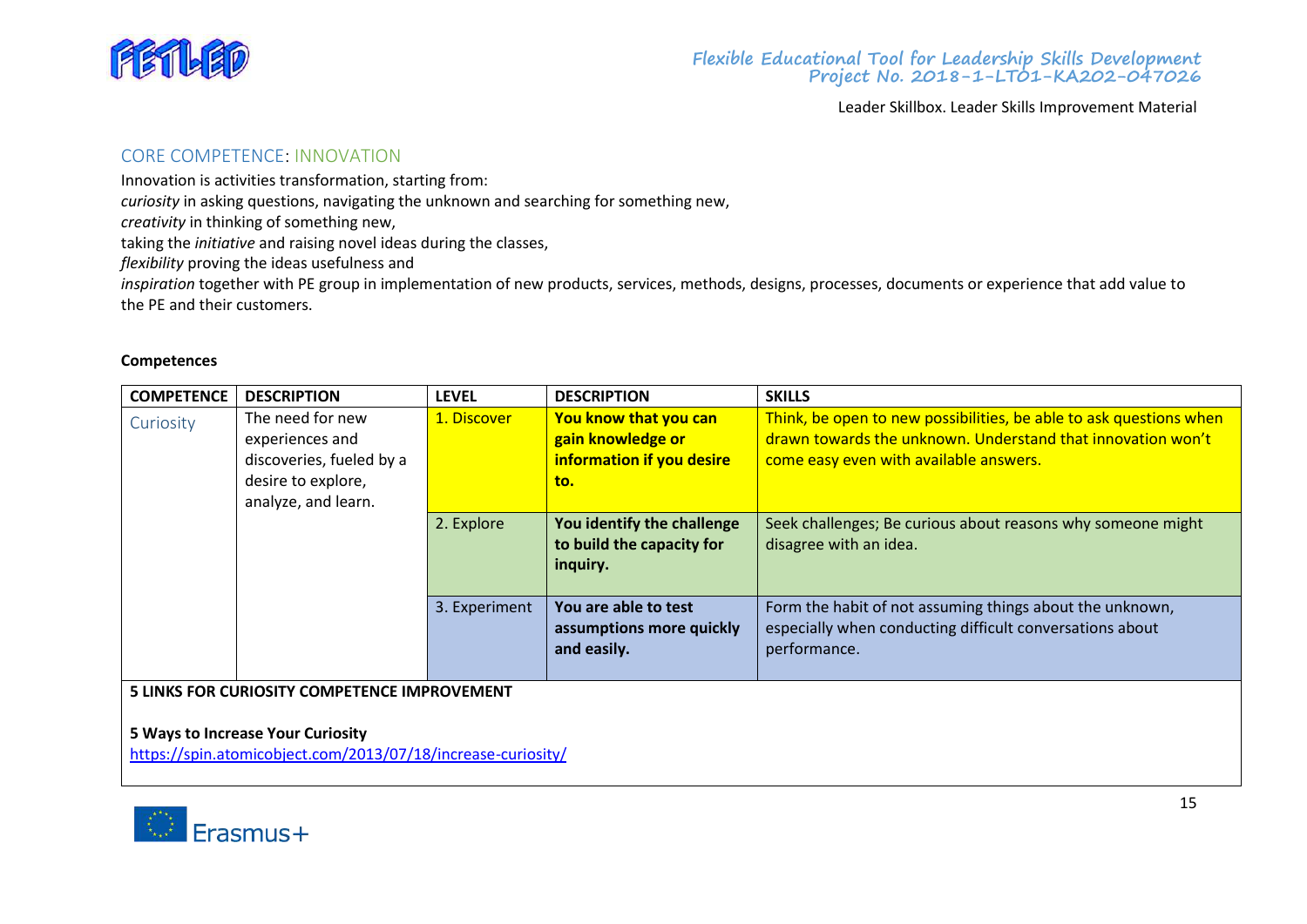

# **6 Ways Curiosity Will Help You Stand Out in Your Career**

<https://www.glassdoor.com/blog/6-ways-curiosity-stand-career/>

# **10 Great Habits of Curious People**

[https://www.naturaltraining.com/blog/2016/04/15/10-great-habits-of-curious-people/?doing\\_wp\\_cron=1562315024.4259400367736816406250](https://www.naturaltraining.com/blog/2016/04/15/10-great-habits-of-curious-people/?doing_wp_cron=1562315024.4259400367736816406250)

## **Assessment: What's Your Curiosity Profile?**

<https://hbr.org/2015/12/assessment-whats-your-curiosity-profile>

#### **Answer · [Curiosity](https://www.quora.com/topic/Curiosity)**

<https://www.quora.com/topic/Curiosity>

<span id="page-26-0"></span>

| <b>COMPETENCE</b> | <b>DESCRIPTION</b>                                                                                      | <b>LEVEL</b> | <b>DESCRIPTION</b>                                                                                                                   | <b>SKILLS</b>                                                                                                                                                                                                                                                                                                        |
|-------------------|---------------------------------------------------------------------------------------------------------|--------------|--------------------------------------------------------------------------------------------------------------------------------------|----------------------------------------------------------------------------------------------------------------------------------------------------------------------------------------------------------------------------------------------------------------------------------------------------------------------|
| Creativity        | Ability to express new<br>ideas, think in an original<br>way, find different ways<br>to solve problems. | 1. Discover  | You know, that your initial<br>ideas are productive in<br>their construction of<br>creativity thinking.                              | Before thinking creatively about something, student first has to be<br>able to understand it. This requires the ability to examine things<br>carefully to understand what they mean. Whether you are looking<br>at a text, a set of data, a lesson plan, or an equation, you need to<br>be able to analyze it first. |
|                   |                                                                                                         | 2. Explore   | You identify initial ideas<br>and develops them into<br>more realistic ones<br>through creativity-building<br>discussions in the PE. | Others will only appreciate your creative idea or solution if you can<br>communicate it effectively to the people you work with.                                                                                                                                                                                     |
|                   |                                                                                                         | 3.Experiment | You are able to suggest a<br>plan to solve work related<br>issues with the creative<br>problem-solving process.                      | You need to organize your ideas implementation so that other<br>people will be able to understand and follow through with your<br>vision. Being able to structure a plan of action with clear goals,<br>deadlines.                                                                                                   |

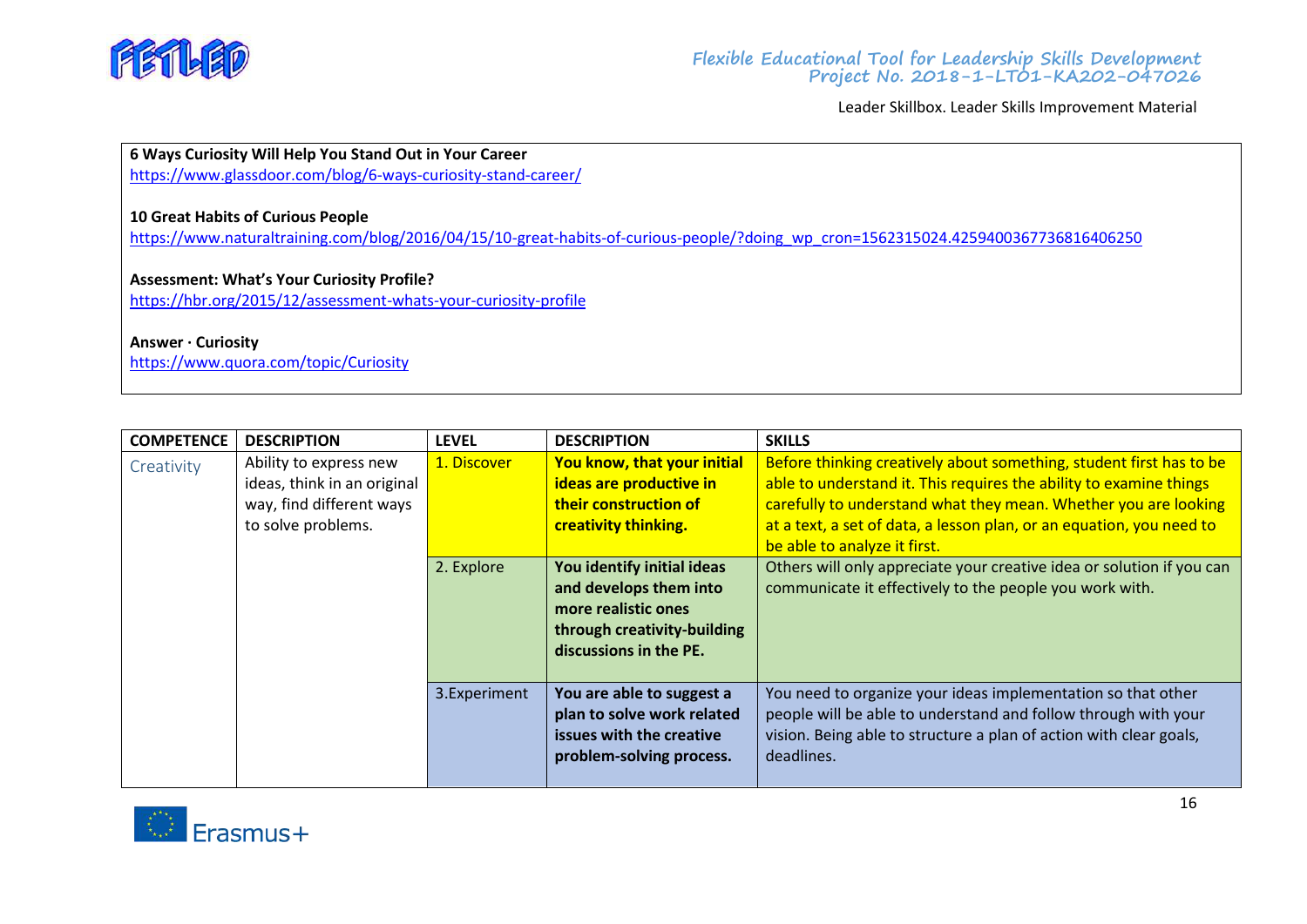

#### **5 LINKS FOR CREATIVITY COMPETENCE IMPROVEMENT**

**9 Ways to Dramatically Improve Your Creativity**

<https://www.inc.com/larry-kim/9-ways-to-dramatically-improve-your-creativity.html>

# **[TestMyCreativity: Free online creativity test](http://www.testmycreativity.com/)**

<http://www.testmycreativity.com/>

# **Test Your Creativity: 5 Classic Creative Challenges**

<https://99u.adobe.com/articles/7160/test-your-creativity-5-classic-creative-challenges>

# **Discover how to be more creative**

<https://creativesomething.net/post>

# **7 Fun Exercises to Quickly Improve Creative Thinking**

<https://www.artworkarchive.com/blog/7-fun-exercises-to-quickly-improve-creative-thinking>

<span id="page-27-0"></span>

| <b>COMPETENCE</b> | <b>DESCRIPTION</b>       | <b>LEVEL</b>  | <b>DESCRIPTION</b>           | <b>SKILLS</b>                                                       |
|-------------------|--------------------------|---------------|------------------------------|---------------------------------------------------------------------|
| Initiative        | To make the first steps  | 1. Discover   | <b>You know that before</b>  | Identify and undertake activities within one's capability. Ask      |
|                   | voluntarily to identify  |               | taking any action you have   | questions and gather information prior to taking on new tasks.      |
|                   | and address existing and |               | to ask right questions.      | Seek help where challenged when trying something new.               |
|                   | potential obstacles,     |               |                              |                                                                     |
|                   | issues and               | 2. Explore    | You identify problematic     | Undertake tasks that challenge capability. Identify who can provide |
|                   | opportunities.           |               | issues and acts as required. | support and procure their input. Identify problems and act to       |
|                   |                          |               |                              | prevent or solve them.                                              |
|                   |                          | 3. Experiment | You are able to act on       | Go above and beyond requirements. Seek out new challenges that      |
|                   |                          |               | his/her own and does         | require risk taking, determine the resources, team support, and     |
|                   |                          |               | more than is required.       | technical needs necessary to enable success and procures them.      |
|                   |                          |               |                              | Keep responding to challenges in spite of obstacles and setbacks.   |

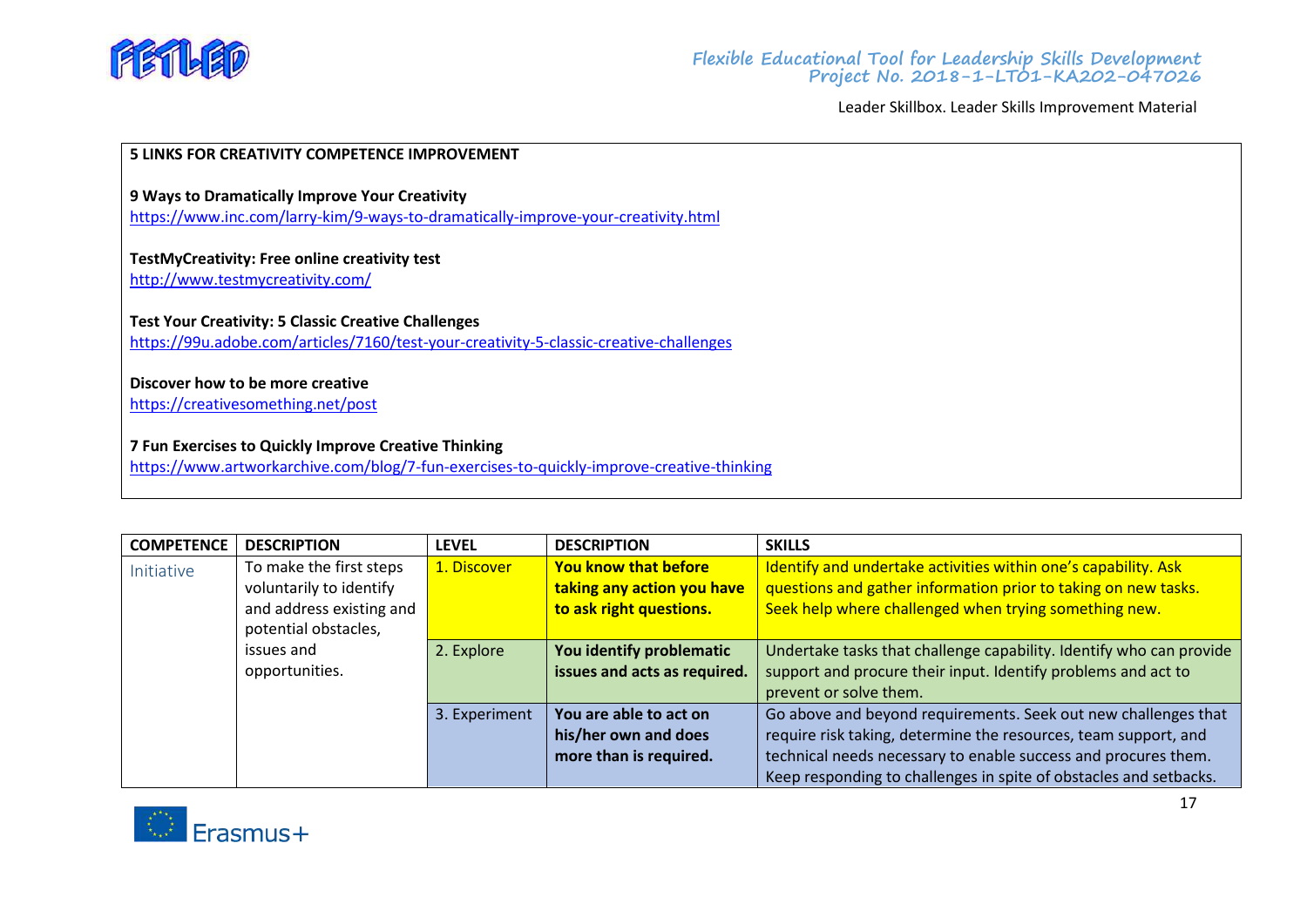

#### **5 LINKS FOR INITIATIVE COMPETENCE IMPROVEMENT**

#### **[9 Ways to Take More Initiative at](https://www.fastcompany.com/3037092/9-ways-to-take-more-initiative-at-work) Work**

<https://www.fastcompany.com/3037092/9-ways-to-take-more-initiative-at-work>

#### **The Power of Personal Initiative**

<http://www.littlethingsmatter.com/blog/2010/06/25/the-power-of-personal-initiative/>

#### **17 Tips on How to Take Initiative at Work**

<https://www.thriveyard.com/17-tips-on-how-to-take-initiative-at-work/>

#### **Taking Initiative is Cool. RocketKids**

<https://www.youtube.com/watch?v=ALtsSru4jzE>

# **Taking Initiative**

<https://www.youtube.com/watch?v=Y2Q6q77B18Y>

<span id="page-28-0"></span>

| <b>COMPETENCE</b> | <b>DESCRIPTION</b>      | <b>LEVEL</b> | <b>DESCRIPTION</b>          | <b>SKILLS</b>                                                         |
|-------------------|-------------------------|--------------|-----------------------------|-----------------------------------------------------------------------|
| Flexibility       | To be able to adapt the | 1. Discover  | You know your own           | Be able to transform and rise to the demands of the situation         |
|                   | behaviour in different  |              | comfort zone (field, theme, | when in a position for a length of time. Recognize when becoming      |
|                   | situations.             |              | etc.) in which you're       | too accustomed to the status quo and challenge the process in         |
|                   |                         |              | flexible to act.            | order to continue to grow and improve.                                |
|                   |                         |              |                             |                                                                       |
|                   |                         | 2. Explore   | You identify new            | Know that it is important to act accordingly in each situation. Use a |
|                   |                         |              | conditions and              | variety of methods that you think are appropriate for the situation.  |
|                   |                         |              | demonstrate personal        |                                                                       |
|                   |                         |              | commitment to change        |                                                                       |

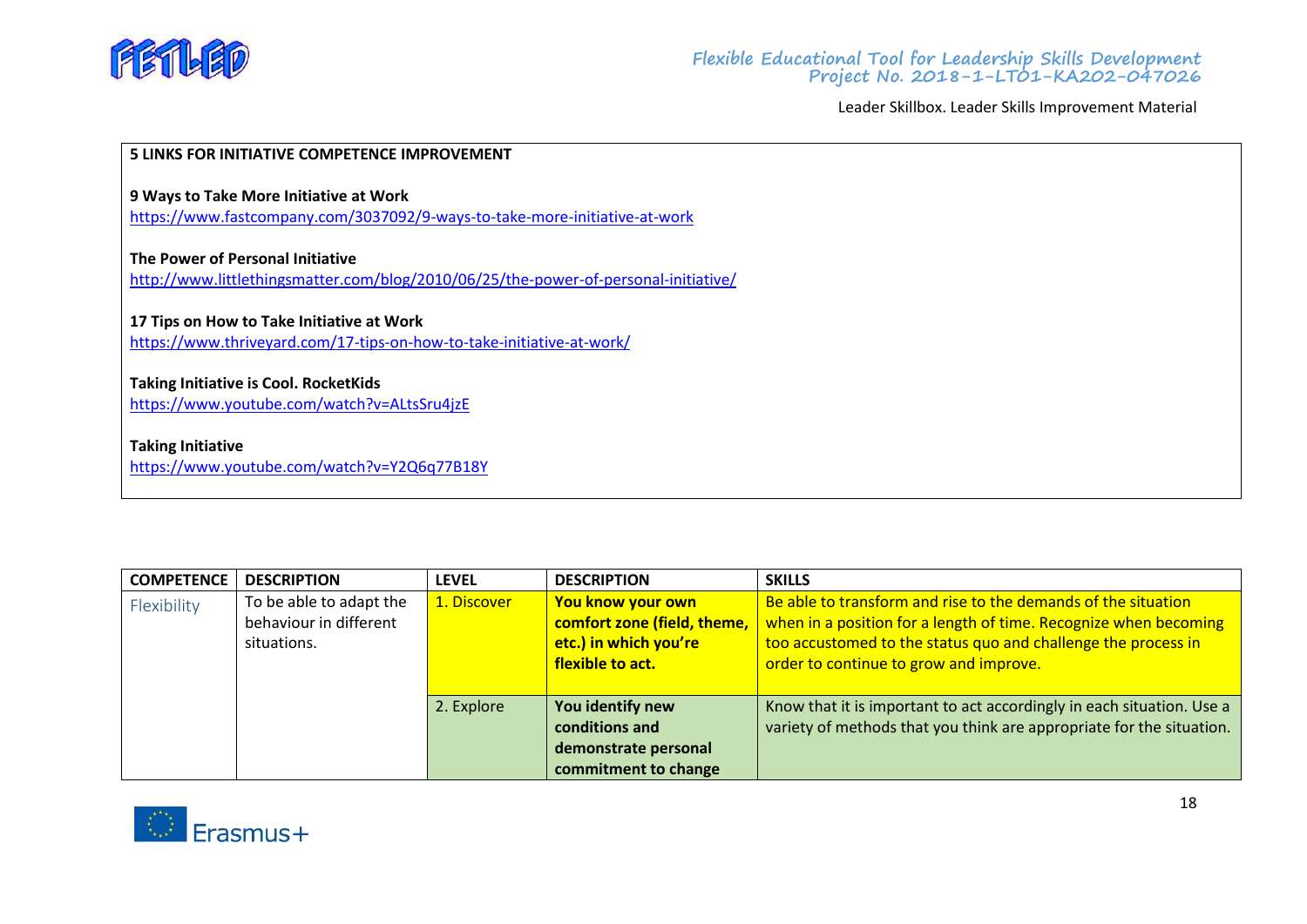

|                                                                                                                      |                                                                                                                                                             |               | through actions and<br>words.                                                           |                                                                                                                                                                                                                                                                |
|----------------------------------------------------------------------------------------------------------------------|-------------------------------------------------------------------------------------------------------------------------------------------------------------|---------------|-----------------------------------------------------------------------------------------|----------------------------------------------------------------------------------------------------------------------------------------------------------------------------------------------------------------------------------------------------------------|
|                                                                                                                      |                                                                                                                                                             | 3. Experiment | You are able to continually<br>evolve and reinvent<br>yourself.                         | Remember, that staying in a comfort zone sooner or later starts to<br>make you feel unhappy. Intentionally put oneself in situations that<br>are outside the comfort zone. Experiment with new approaches<br>and improve productivity through trial and error. |
|                                                                                                                      | 5 LINKS FOR FLEXIBILITY COMPETENCE IMPROVEMENT                                                                                                              |               |                                                                                         |                                                                                                                                                                                                                                                                |
|                                                                                                                      | 10 Quickest Ways to develop Your adaptability and flexibility skills<br>https://www.esoftskills.com/10-soft-skills-you-need-adaptability-and-flexibility-7/ |               |                                                                                         |                                                                                                                                                                                                                                                                |
|                                                                                                                      | <b>Workplace Flexibility Definition, Skills, and Examples</b>                                                                                               |               | https://www.thebalancecareers.com/workplace-flexibility-definition-with-examples-059699 |                                                                                                                                                                                                                                                                |
| Why We Should Encourage Flexibility in the Workplace<br>https://inside.6q.io/encourage-flexibility-in-the-workplace/ |                                                                                                                                                             |               |                                                                                         |                                                                                                                                                                                                                                                                |
| How to Be Flexible in the Workplace<br>https://www.mindtools.com/pages/article/flexibility-at-work.htm               |                                                                                                                                                             |               |                                                                                         |                                                                                                                                                                                                                                                                |
| Test: Are you a flexible employee?<br>https://www.psychologies.co.uk/test-are-you-flexible-employee                  |                                                                                                                                                             |               |                                                                                         |                                                                                                                                                                                                                                                                |

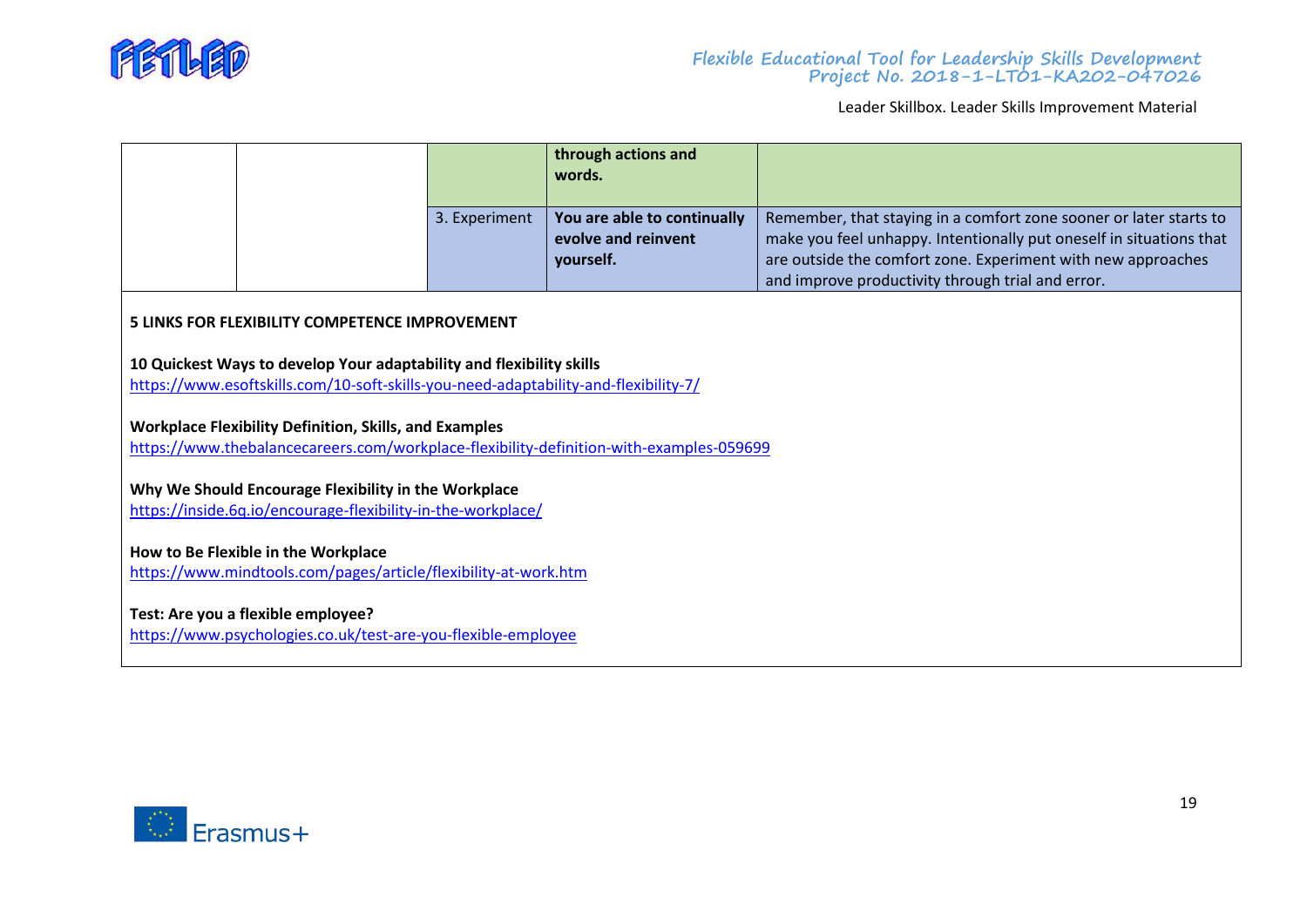

<span id="page-30-0"></span>

| <b>COMPETENCE</b> | <b>DESCRIPTION</b>         | <b>LEVEL</b>  | <b>DESCRIPTION</b>          | <b>SKILLS</b>                                                    |
|-------------------|----------------------------|---------------|-----------------------------|------------------------------------------------------------------|
| Inspiration       | It is the process of being | 1. Discover   | You know how to work        | Know that inspiration brings awareness of new possibilities,     |
|                   | mentally stimulated to     |               | with team members and to    | allowing one to transcend ordinary experiences and limitations.  |
|                   | do or feel something,      |               | clarify their developmental |                                                                  |
|                   | especially to do           |               | needs.                      |                                                                  |
|                   | something creative.        | 2. Explore    | You identify situations     | Be able to provide constructive feedback and recognition to team |
|                   |                            |               | needing attention and       | members regarding job performance and work with them to          |
|                   |                            |               | steps in to help team       | identify work goals and create individual development plans.     |
|                   |                            |               | member development.         | Identify, mentor and raise the profile of future leaders.        |
|                   |                            | 3. Experiment | You are able to guide and   | Be able to assess developmental needs and engage team members    |
|                   |                            |               | motivate team members.      | in projects that challenge their skills and abilities. Provide   |
|                   |                            |               |                             | opportunities for others to learn from experts, support team     |
|                   |                            |               |                             | members in learning from each other, being self-directed, and    |
|                   |                            |               |                             | being responsible for their own assessment and learning.         |

**5 LINKS FOR INSPIRATION COMPETENCE IMPROVEMENT**

#### **Why Inspiration Matters**

<https://hbr.org/2011/11/why-inspiration-matters>

# **8 Ways to Find Inspiration When You Need It Most**

<https://www.psychologytoday.com/us/blog/fulfillment-any-age/201701/8-ways-find-inspiration-when-you-need-it-most>

# **25 Simple Ways for Entrepreneurs to Find Inspiration**

<https://www.inc.com/john-boitnott/25-simple-ways-for-entrepreneurs-to-find-inspiration.html>

# **50 Ways to Find Inspiration**

<https://tinybuddha.com/blog/50-ways-to-find-inspiration-create-explore-expand/>

# **Arnold Schwarzenegger 2019 - The speech that broke the internet - Motivational & Inspiring**

<https://www.youtube.com/watch?v=eWJVvNptHZ4>

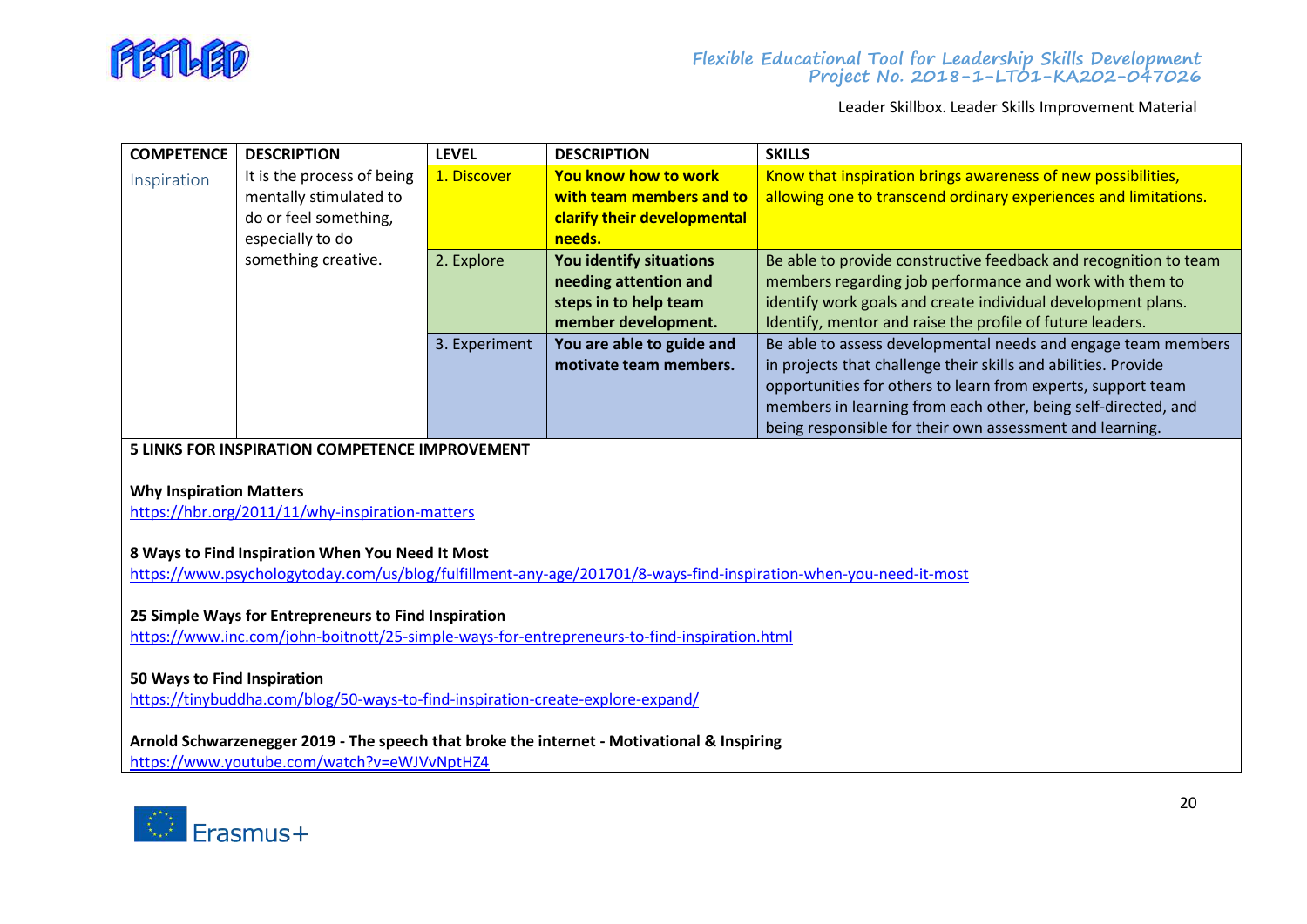

#### CORE COMPETENCE: INTEGRITY

Integrity in a Practice Enterprise is acting in accordance with what is considered to be important, being objective as expressing or dealing with facts without distortion by personal feelings, prejudices or interpretations, behaving honestly with the rest of the Practice Enterprise students, being sincere in one's arguments and responsible and accountable for one's actions and the team one represents

<span id="page-31-0"></span>

| <b>COMPETENCE</b> | <b>DESCRIPTION</b>       | <b>LEVEL</b>  | <b>DESCRIPTION</b>             | <b>SKILLS</b>                                                       |
|-------------------|--------------------------|---------------|--------------------------------|---------------------------------------------------------------------|
| Objectivity       | To express or deal with  | 1. Discover   | <b>You know that behaviour</b> | Face and understand that ethical standards are important in         |
|                   | facts or conditions as   |               | has to be according to         | business and everyday life.                                         |
|                   | perceived without        |               | ethical standards.             |                                                                     |
|                   | distortion by personal   | 2. Explore    | You identify that being        | Be aware that being credible in one's life, in business and in      |
|                   | feelings, prejudices, or |               | credible means to match        | everyday life is a value to be kept and a capacity extremely valued |
|                   | interpretations.         |               | what you do and what you       | by workers at the moment. Showing sincerity towards the rest of     |
|                   |                          |               | say.                           | the students in the PE is a highly valued skill.                    |
|                   |                          | 3. Experiment | You are able to build the      | Be able to maintain objectivity while trying to be as responsible   |
|                   |                          |               | capacity to behave             | and sincere as possible, even if decisions made turn out to be the  |
|                   |                          |               | according to basic ethical     | wrong ones.                                                         |
|                   |                          |               | standards when facing          |                                                                     |
|                   |                          |               | stress/pressure issues.        |                                                                     |

#### **5 LINKS FOR OBJECTIVITY COMPETENCE IMPROVEMENT**

**Benchmark your professional capabilities**

<https://global-leader-index.imd.org/>

# **10 Leadership Tools and Activities for Developing Your Leadership Skills**

<https://eml.usc.edu/blog/leadership-tools>

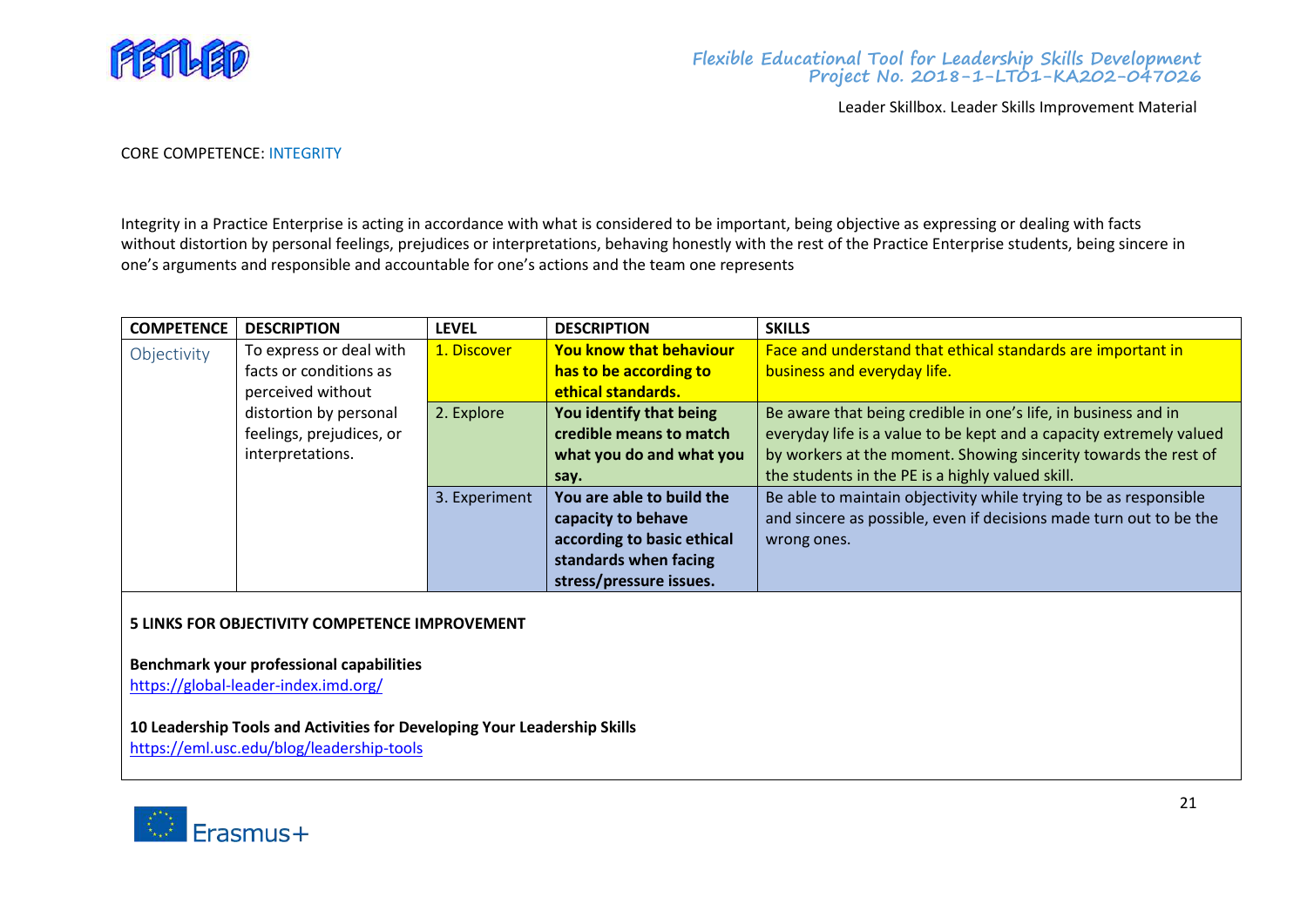

# **12 competencies that people should have**

<https://www.projectsmart.co.uk/12-competencies-which-ones-should-your-people-have.php>

# **Stay objective when making decisions**

<https://www.sigmaassessmentsystems.com/objectivity/>

## **Learning to analyze and critically evaluate ideas, arguments and points of view**

<https://www.ideaedu.org/Resources-Events/Teaching-Learning-Resources/Learning-to-analyze-and-critically-evaluate-ideas-arguments-and-points-of-view>

<span id="page-32-0"></span>

| <b>COMPETENCE</b> | <b>DESCRIPTION</b>       | <b>LEVEL</b>  | <b>DESCRIPTION</b>          | <b>SKILLS</b>                                                    |
|-------------------|--------------------------|---------------|-----------------------------|------------------------------------------------------------------|
| Behaving          | The one of the           | 1. Discover   | <b>You know how to</b>      | Be familiar with situations that could arise in a company and    |
| honestly          | foundations of moral     |               | differentiate between right | understand what's right and wrong from a business point of view. |
|                   | conduct. Includes        |               | and wrong                   |                                                                  |
|                   | listening to conscience  |               |                             |                                                                  |
|                   | and acting in accordance | 2. Explore    | You identify that behaving  | Consistently doing what one says one will, showing sincerity and |
|                   | with its                 |               | honestly means being        | setting up the business based on these soft skills.              |
|                   | "commandments",          |               | sincere in decisions and    |                                                                  |
|                   | telling the truth,       |               | relations.                  |                                                                  |
|                   | respecting others, and   |               |                             |                                                                  |
|                   | so forth.                | 3. Experiment | You are able to build the   | Be able to behave according to one's own beliefs and build a     |
|                   |                          |               | capacity to behave as       | business network based on sincerity and mutual trust.            |
|                   |                          |               | honestly as possible.       |                                                                  |
|                   |                          |               |                             |                                                                  |

## **5 LINKS FOR BEHAVING HONESTLY COMPETENCE IMPROVEMENT**

## **Three tips for more effective reflection**

<https://blog.gembaacademy.com/2015/05/04/three-tips-for-more-effective-reflection-hansei/>

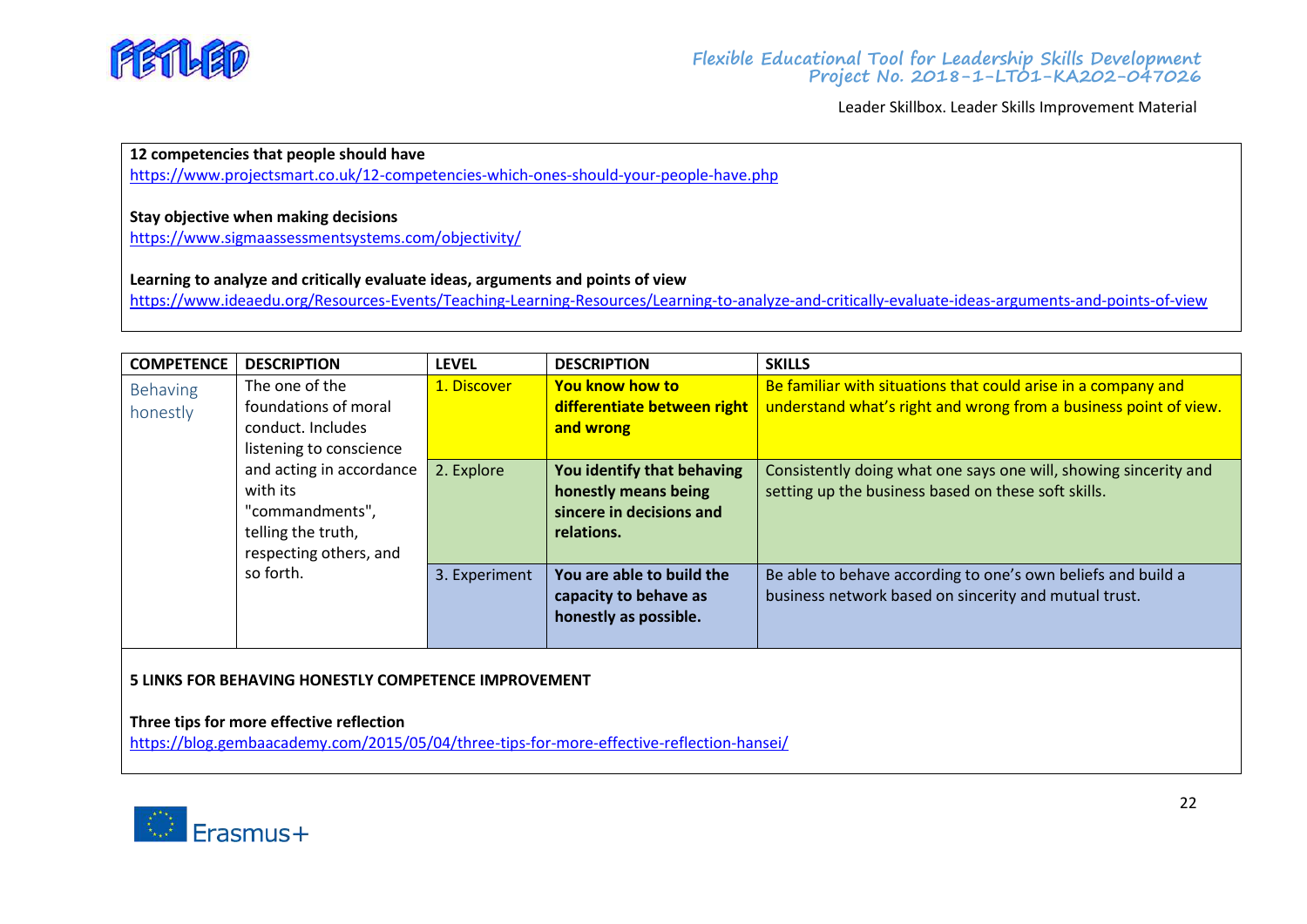

# **Making the connection**

<http://www.leadershipchallenge.com/Leaders-Section-Articles-Stories-Detail/making-the-connection-aligning-shared-value.aspx>

# **8 simple ways to demonstrate honesty and integrity**

<https://www.platinumelectricians.com.au/blog/8-simple-ways-demonstrate-honesty-integrity-business/>

#### **Academic integrity**

<https://www.coursera.org/lecture/problem-solving-skills/1-4-academic-integrity-Zzu9z>

#### **Be a professional with integrity**

<https://www.mindtools.com/pages/article/professionalism.htm>

<span id="page-33-0"></span>

| <b>COMPETENCE</b> | <b>DESCRIPTION</b>                                                                           | <b>LEVEL</b>  | <b>DESCRIPTION</b>                                                                                                                                                 | <b>SKILLS</b>                                                                                                                                                                                                                                                                                                                                                                                                                                                                     |
|-------------------|----------------------------------------------------------------------------------------------|---------------|--------------------------------------------------------------------------------------------------------------------------------------------------------------------|-----------------------------------------------------------------------------------------------------------------------------------------------------------------------------------------------------------------------------------------------------------------------------------------------------------------------------------------------------------------------------------------------------------------------------------------------------------------------------------|
| Sincerity         | No contradiction<br>between real feelings<br>and intentions towards<br>another person (group | 1. Discover   | You know that sincerity is<br>a quality valued in life and<br>in business in general.                                                                              | Understand the importance of sincerity in self-confidence,<br>understand the difference between sincerity and naivety. Also,<br>that sincerity is an important attribute of stability and faith in the<br>team.                                                                                                                                                                                                                                                                   |
|                   | of people) and how<br>those feelings are<br>expressed in words.                              | 2. Explore    | You identify what sincerity<br>means and how it can be<br>applied to business and<br>everyday performance.                                                         | Be aware that you always need to stay true to yourself and not be<br>afraid to admit that you don't know something, but also show your<br>motivation to learn, learn, improve and grow.                                                                                                                                                                                                                                                                                           |
|                   |                                                                                              | 3. Experiment | You are able to implement<br>decisions according to<br>his/her own beliefs and<br>decisions, taking into<br>account business<br>connections and promises<br>taken. | Remember, only a person who is self-confident can be completely<br>sincere, because he or she becomes independent of the opinions<br>of those around him or her, who no longer cares about what<br>others says or thinks. This person express own thoughts and makes<br>decisions, and when is aware of own mistakes, acknowledges them<br>and sincerely apologizes. Also, always remember to maintain a<br>balance between professionalism and sincerity as much as<br>possible. |

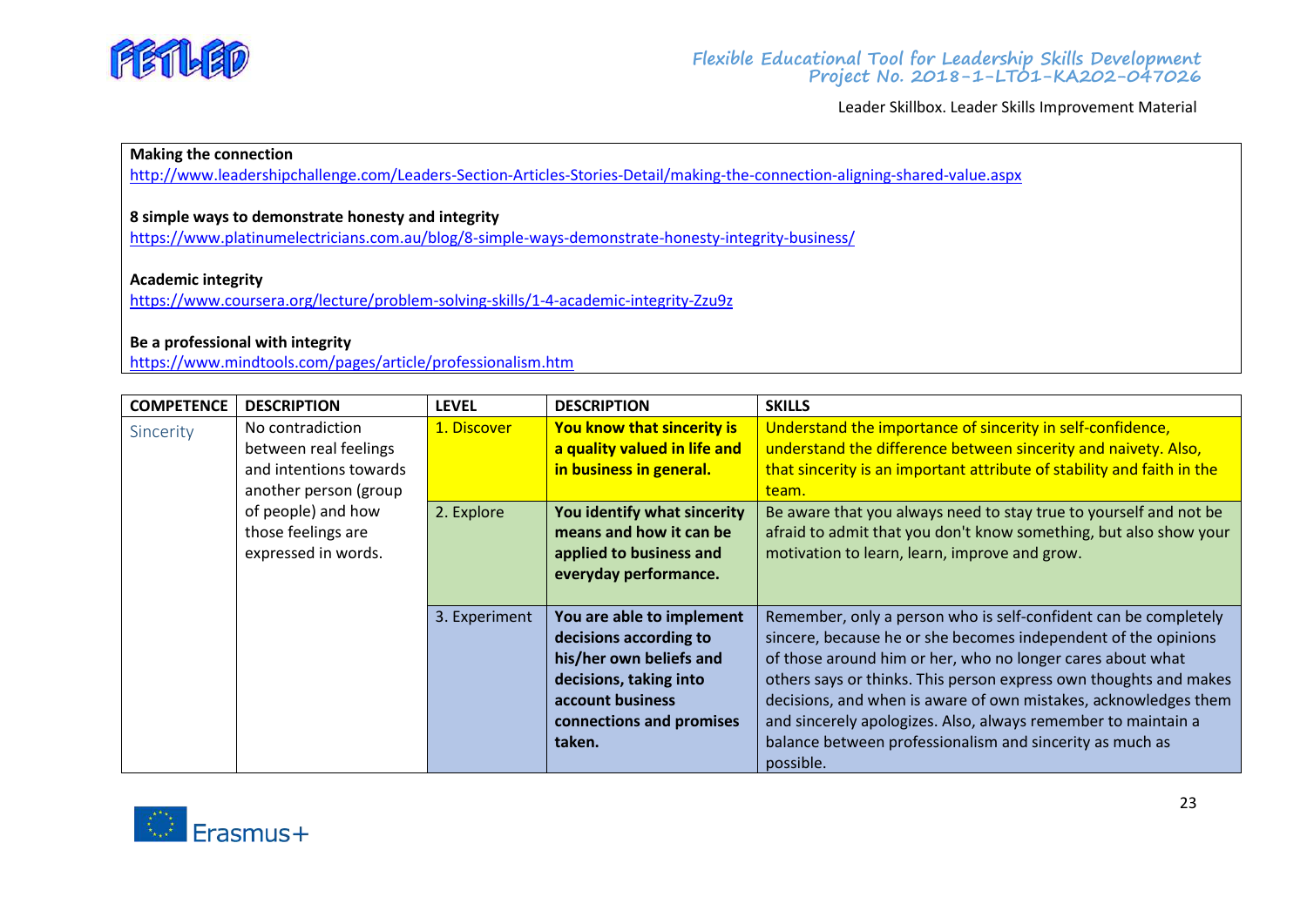

## **5 LINKS FOR SINCERITY COMPETENCE IMPROVEMENT**

**How to be sincere** <https://www.wikihow.com/Be-Sincere>

#### **The two most valuable skills**

<https://www.thebalancecareers.com/valuable-networking-skills-3515560>

#### **How to build high-trust relationships**

<https://www.forbes.com/sites/margiewarrell/2015/08/31/how-to-build-high-trust-relationships/#efcdf6815cfc>

## **How to become a good leader**

<http://www.skoool.ie/tag/leadership-skills/>

#### **What are personal skills?**

<https://study.com/academy/lesson/what-are-personal-skills-definition-development-examples.html>

<span id="page-34-0"></span>

| <b>COMPETENCE</b> | <b>DESCRIPTION</b>     | <b>LEVEL</b> | <b>DESCRIPTION</b>          | <b>SKILLS</b>                                                     |
|-------------------|------------------------|--------------|-----------------------------|-------------------------------------------------------------------|
| Responsibility    | To be able to choose   | 1. Discover  | You know how to realize     | Know that achieving goals is easier when you feel a sense of duty |
|                   | between right and      |              | your own mistakes.          | and willingness to take responsibility for your actions.          |
|                   | wrong and to adhere to |              |                             |                                                                   |
|                   | agreements, behave     | 2. Explore   | You identify objectives and | Being able to perform tasks in a high-quality manner you will be  |
|                   | safely, and understand |              | controls the quality of the | able to wait for the quality of your tasks and, when needed,      |
|                   | the consequences of    |              | tasks performed, providing  | demand the same from others.                                      |
|                   | one's behavior.        |              | clear details for his/her   |                                                                   |
|                   |                        |              | work.                       |                                                                   |
|                   |                        |              |                             |                                                                   |

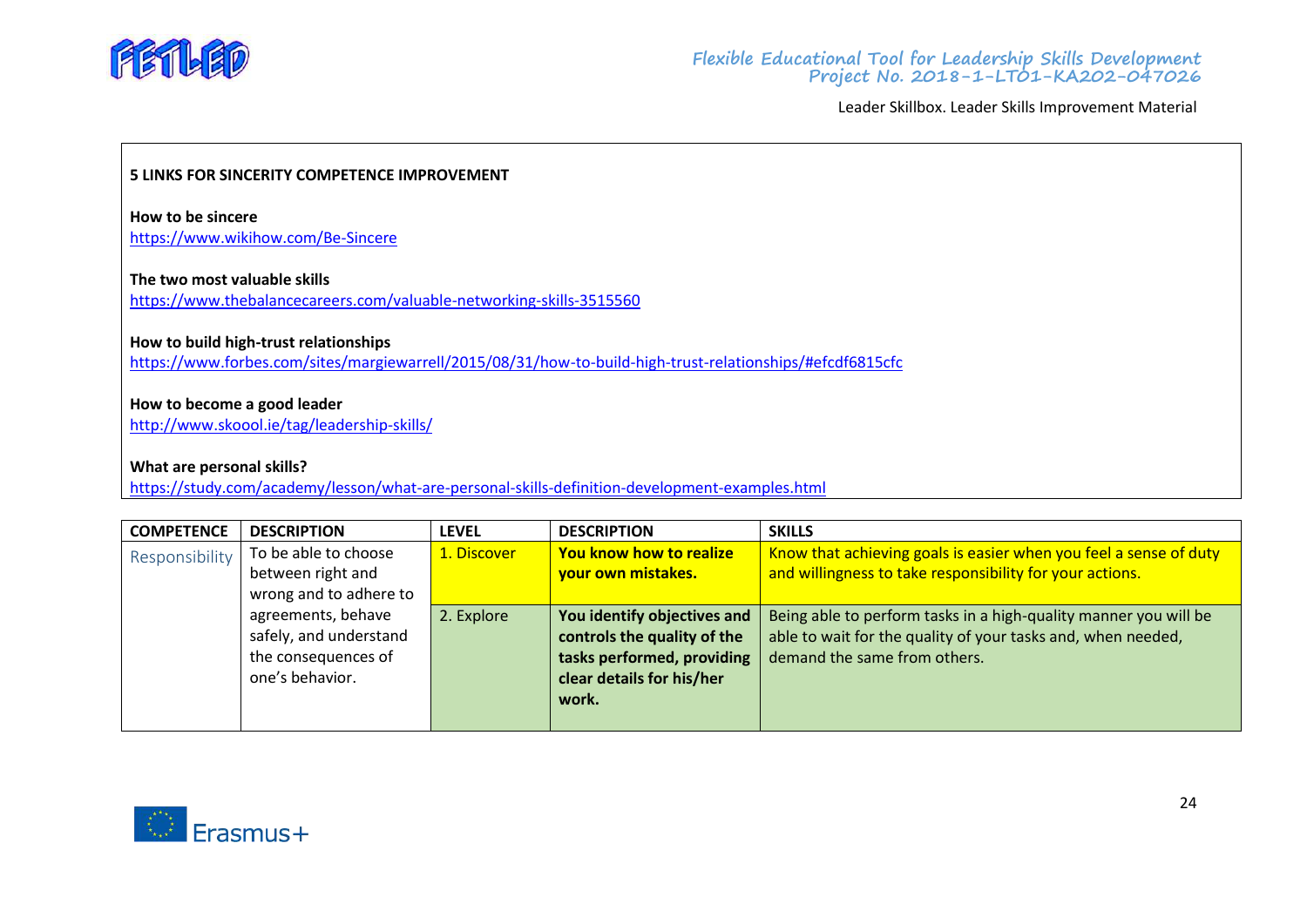

|                                                                                                                     |                                                                                                     | 3. Experiment | You are able to take<br>responsibility when<br>implementing tasks to<br>achieve objectives. | Remember, you should always take full responsibility for your<br>actions and potential mistakes as well as those of your team<br>members. |
|---------------------------------------------------------------------------------------------------------------------|-----------------------------------------------------------------------------------------------------|---------------|---------------------------------------------------------------------------------------------|-------------------------------------------------------------------------------------------------------------------------------------------|
|                                                                                                                     | <b>5 LINKS FOR RESPONSIBILE COMPETENCE IMPROVEMENT</b>                                              |               |                                                                                             |                                                                                                                                           |
|                                                                                                                     | 3 ways to build responsibility skills<br>https://generalleadership.com/build-responsibility-skills/ |               |                                                                                             |                                                                                                                                           |
| 7 skills of self-responsibility                                                                                     | https://www.deeph.io/7-skills-of-self-responsibility/                                               |               |                                                                                             |                                                                                                                                           |
| 6 ways to build skills<br>https://www.themuse.com/advice/6-ways-you-can-build-skills-without-asking-anyone-for-help |                                                                                                     |               |                                                                                             |                                                                                                                                           |
| Leadership is a learnable skill<br>https://simonsinek.com/commit/leadership-is-a-learnable-skill/                   |                                                                                                     |               |                                                                                             |                                                                                                                                           |
| <b>Taking responsibility</b><br>https://www.youtube.com/watch?v=ZYOUJucqyMI                                         |                                                                                                     |               |                                                                                             |                                                                                                                                           |